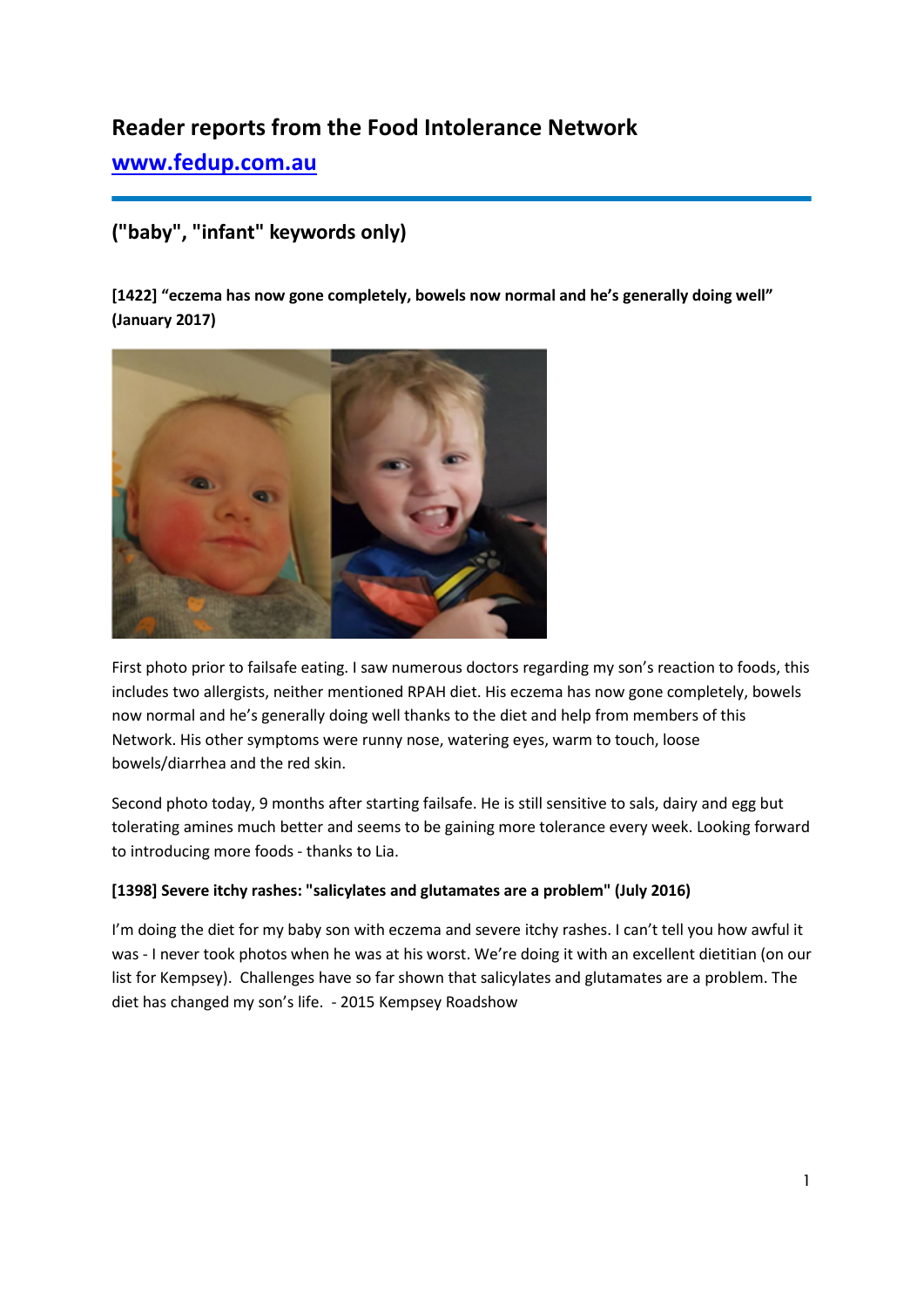

Figure 1 Pre failsafe, breastfed only



Figure 2 Glutamate challenge response



Figure 3 Now Failsafe. The scab was left from glutamate challenge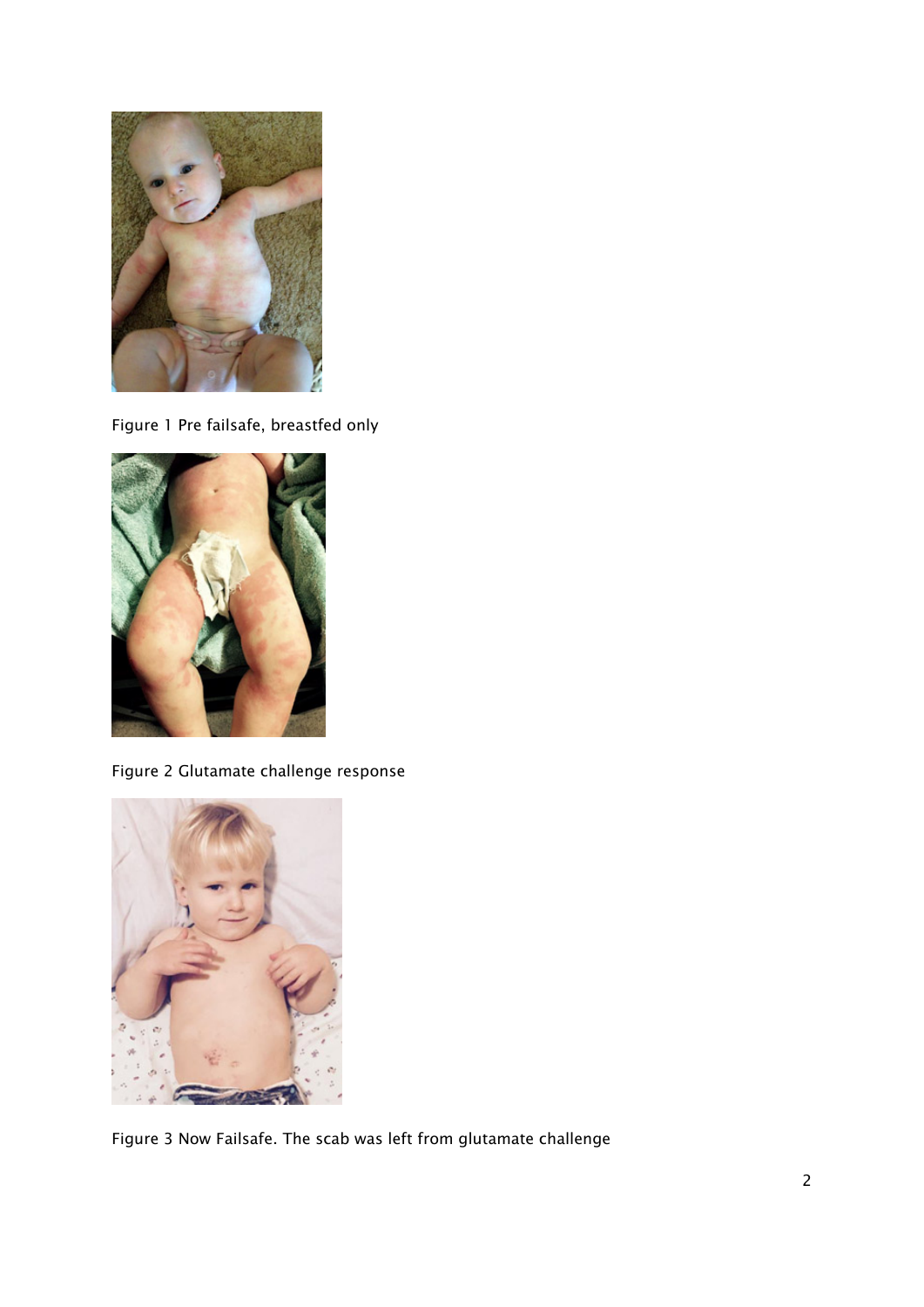### **[1368] My baby was eating all of the very high salicylate fruits and vegetables (November 2015)**

I am a first time mother to a little girl who has just turned one. She was a contented baby who always slept well until 6 months (when I started her on solids). Night time wakings usually consist of severe tummy pain, wind, reflux and very irritable. After that, things got progressively worse. Once we thought it was teething and she was given nurofen (high in salicylate compounds) over a few nights. After having a UTI infection recently things went downhill and she had a major reaction to an antibiotic called Bactrim (syrup contains two benzoate preservatives). Since this episode our daughter has suffered SEVERE reflux and improved after Gaviscon. I found it hard for doctors to believe initially that it was reflux, but found a specialist (paediatric doctor) who examined my daughter and was witness to her wet burping. My specialist has prescribed Nexium and Gaviscon for 6 weeks.

Having looked for answers as to what my child might have, and no help from any GPs I decided to write a diary of food and when these behaviours started. I have tried my daughter on gluten, dairy and wheat free diets with no success.

I truly believe my daughter has a salicylate intolerance. I only came across this after reading a book about baby sleeping habits which mentioned that is a big factor in some children's night waking. Since coming across this, I noticed straight away that foods high in Salicylate saw us having horrendous nights in pain eg. Avocado, watermelon, processed ham and turkey (nitrate preservatives), etc. I was also unsuccessful breast feeding and looking back I had an extremely high intake of tea and other high salicylate foods. My husband and I are both Italian Mediterranean descent. I did have some intolerance when I was a child to strawberries and tomatoes and would have itchiness in the corners of my mouth and fingers and toes and was also quite an anxious child.

UPDATE: My daughter was basically eating all of the fruits and vegetables listed in the very high category of salicylate foods. Since taking away salicylate foods I am seeing a an increase in sleep and a much more settled baby. I look forward to contacting one of the recommended dietitians for more assistance. - Danielle, Qld

#### **[1352] 160b annatto: feedback from petition 1 (September 2015)**

I have seen first hand what annatto 160b, can do. I am very careful when I shop, look at food labels, with my yellow fedup card. that magnifies everything. My son had some nasty reactions, when he consumed 160b, these included head banging as a baby/toddler. His eyes go glassy, same as when he has consumed artificial colors. Bad headaches as he was older, for myself as the mother migraines from yogurts, also found in plastic cheese, icecream. Another company that needs to remove 160b is Aldi, there were many products a few months ago that contained 160b – Nicole

My daughter reacts to 160B, at 10 months old she would bounce her head off our tiled floor and was all round violent and aggressive. Even now at 3 1/2 if she starts acting out we look back at what she has eaten and 160b is always the culprit – Jennifer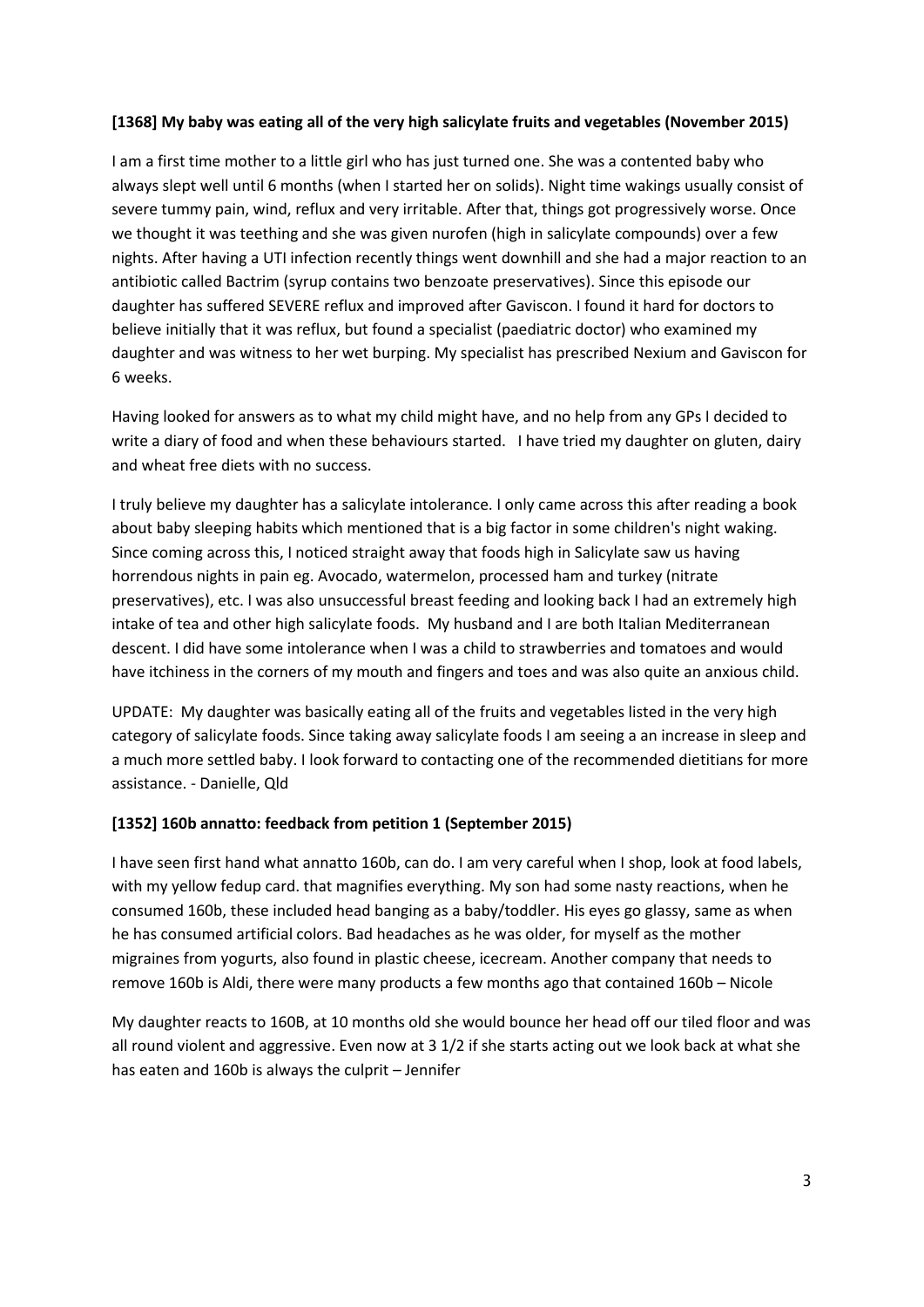# **[1313] 160b: Headbanging caused by 'natural' yellow colour in baby biscuits and soy yoghurt (March 2015)**

I am a frequent visitor to your website as I have a 14mth old boy who is milk protein and food chemical intolerant. Your website is not only of great information but also of great support and comfort knowing that you aren't alone on what sometimes feels like an uphill battle.

My son constantly bangs his head, hits his head along with screaming but always following when something was taken from him so naturally I always believed that he was a determined little boy and was throwing a tantrum but him hitting his head with both palms has increased dramatically.

He is already on a strict diet so I just don't know how to determine whether this behaviour is due to something like annatto or is it just a simple tantrum? He seems to constantly grizzle and seem irritated each day and I am having difficulty finger pointing why.

(after feedback) I have had his diet under control now for eight months and always very careful with anything that is given to him but as you mentioned I was always keeping an eye out for the same reactions as he would previously show in the typical time frame also and did not link the head banging as a reaction. After speaking with his GP and specialist I was told time and time again its normal while tantruming but when he was continually slapping his head I knew it was out of irritation, hence looking into it further.

Sue I must say, that since discovering my son's condition, I am frequently meeting other mums who mention their child's consistent irritable behaviour, tantrums and constant screaming. All of which were the same traits my son had for his first six months, and I can't help but think why aren't intolerances discussed and or elimination diets recommended first? I can understand the difficulty of diagnosing however it is medication free and there is certainly no further harm for the child yet it seems as though it's very rarely even mentioned nor acted on - Jessica.

(Sue comment: Heinz biscotti and a soy yoghurt since were identified as culprits. The Heinz UK biscotti no longer contain annatto. Story submitted March 2011)

Further info:

<http://fedup.com.au/factsheets/additive-and-natural-chemical-factsheets/160b-annatto>

## <http://fedup.com.au/factsheets/symptom-factsheets/tantrums>

## **[1312] 160b annatto: One-liners (March 2015)**

She was only 10months when she started reacting I couldn't believe such a small baby could be so violent. ..- Jennifer

My 11 month old would bounce her head repeatedly off the titles she was aggressive punching walls etc snacking kids twice her size at daycare. At only 11 months old I was so scared that she had some really issue but cut the 160b and she is an angel – Jennifer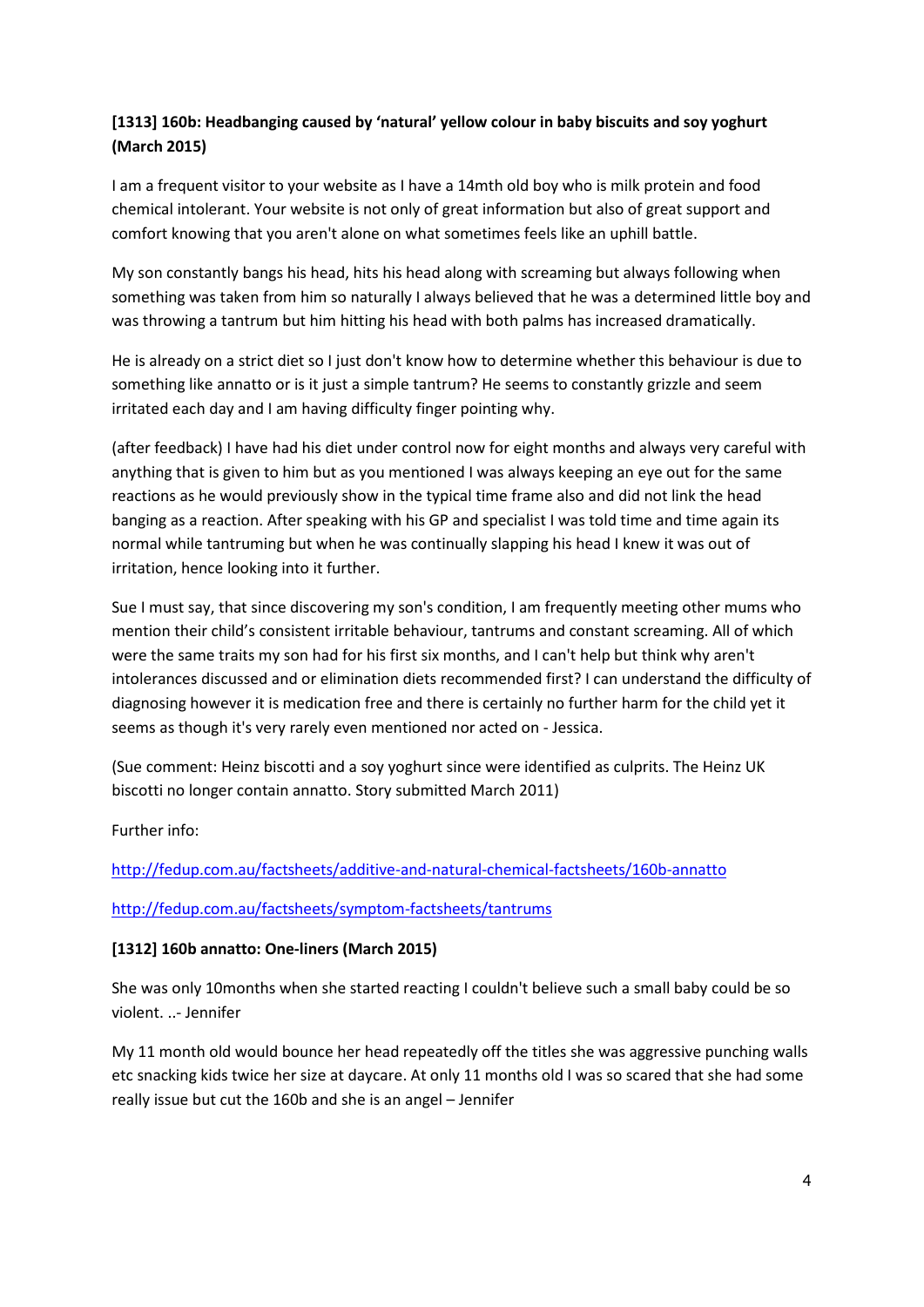## **[1273] What has failsafe meant for you and your family? (August 2014)**

Bub was up hourly, all night every night, on a good night. Now sleeps 12 hours. (Started elimination in February when he was 8 months) – Karissa

My son spent the first nine months of his life miserable and in pain. No one was able to help us. I stumbled across the failsafe diet by accident and tried it in desperation. It worked where nothing else had - Veronica

#### **[1258] My little Firecracker is now a fierce warrior (February 2014)**

My failsafe baby started high school this week. Twelve years ago I was at breaking point trying to find a reason my baby was covered in eczema, never slept, did frothy green poos, and never smiled. Sue Dengate saved both our lives, literally. My little Firecracker was one of the first babies to join Sue's support group and the affirmation and support I received from others on those groups has seen me forge lifelong friendships. Today my daughter is a fierce warrior. She is eating foods, her body continues to lead the way and we all listen. It's not an easy road by any stretch of anyone's imagination, but this works.

I've recently been reminded of what life was like before Sue pointed me in the right direction and I realised how far we've come. My little Firecracker is the best person she can be, and it's all thanks to you. But it's not just about her and babies. Failsafe also gave me my life back and I do my bit to pay it forward. Thank you Sue, for showing me how – Blanca

#### **[1249] Sensitivity to sound (hyperacusis and ASPD) and diet – facebook thread (October 2013)**

Wow! I never considered that! My two year old is highly sensitive to noise and so is my 15wk old. Both my boys! We are already preservative, artificial colour and flavour, and chemical free. High sals are mostly out but realised we weren't meant to be having avocado! Think it's time to fine tune the sals! -Kristie

It's not always just salicylates. Gluten can be a major factor. I have had SPD my whole life. It is something I think you learn to cope with but it is so hard for kids to deal with. I somehow managed to graduate from the law school with honours. I pretty much spent the whole of my VCE and law degree studying in the state library in Melbourne (in the dome) where making any noise is strictly forbidden. The only way I could study without feeling the need to punch people out for making noise. The other thing to note is that lots of people don't understand SPD because often people who suffer from it (commonly kids with ADD or ADHD etc) can be quite noisy themselves. If the child is in control of the noise (making it themselves or choosing to listen to it, e.g music), they will cope just fine. It is noises they are not in control of (e.g music or clashing conversations by others) that they can't cope with. My one year old has sensory processing issues with touch not sound. He hates the feel of things touching his hands. When he starts to touch his food he acts as though his hands are burnt (like he's handling a hot potato). Some people have sensory processing issues with bright lights - Emma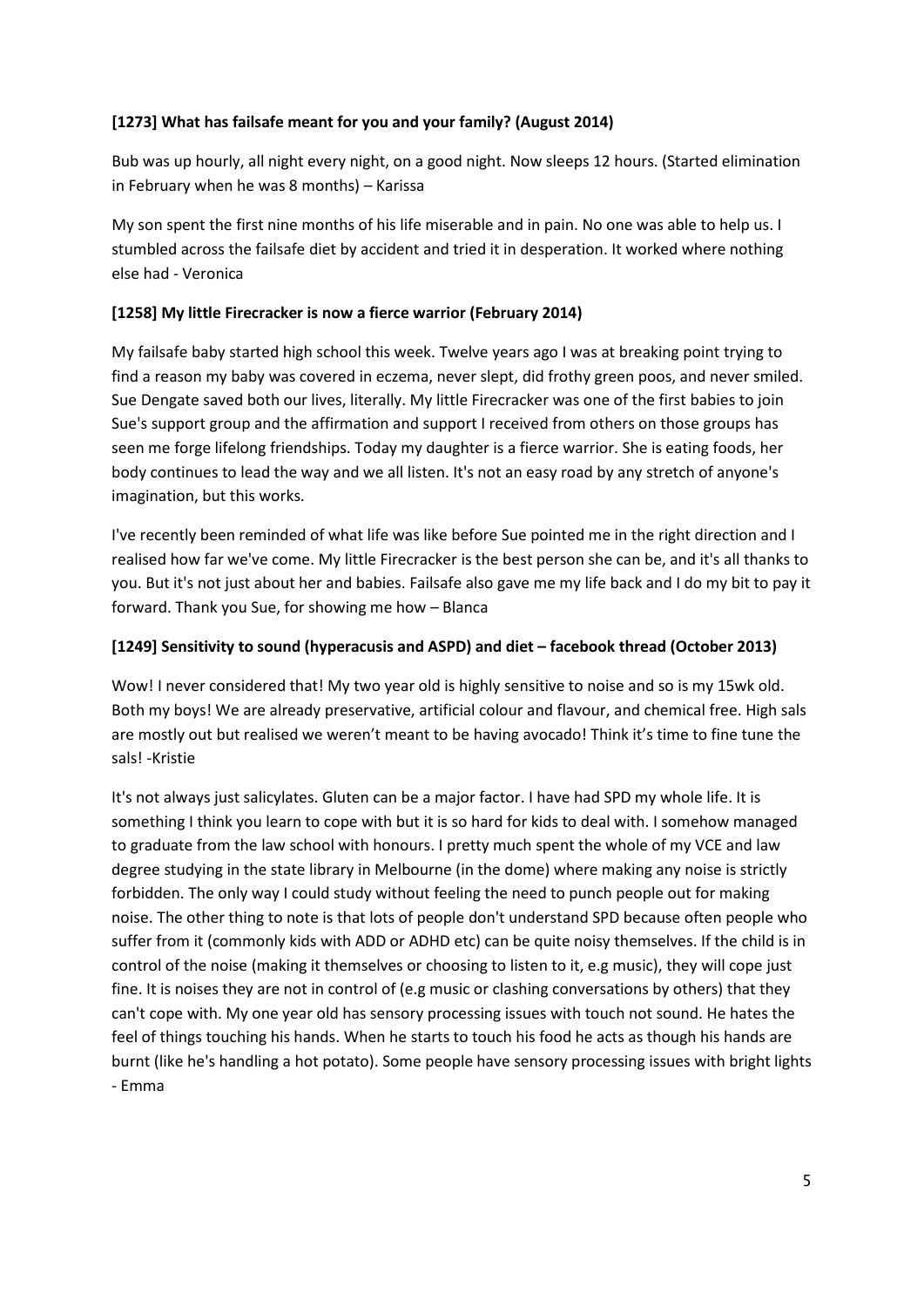## **[1229] 160b: Massive meltdowns (facebook thread, October 2013)**

My son also banged his head he was one - Mel

My 11 month old would bounce her head repeatedly off the tiles, she was aggressive punching walls etc smacking kids twice her size at daycare. At only 11 months old I was so scared that she had some really bad issue but cut the 160b and she is an angel – Jennifer

# **[1222] Tresillian 'controlled crying' didn't work (August 2013)**

I was sent with my eldest son to the sleep clinic at Tresillian in Sydney (from Canberra 16 years ago) where they fed him bread, tomatoes and vegemite of the first time in his life. Of course, he got worse!!!

He went down to  $4 \times 15$  minute cat naps in 24 hours and they told me he was just stubborn/difficult and to stay the course. After 8 months of persisting with 'controlled crying', I gave up (thank god!) It was only when I found RPAH that he got any peace. 4 month old babies aren't stubborn or difficult they react entirely to environmental and dietary input.

The child health clinics need to provide this avenue of info – Sheryl by email.

# **[1217] Food intolerance list is a mile long, maybe Eosinophilic Oesophagitis too (August 2013)**

I have three kids - a 9.5 month daughter and nearly 7 year old twins (a son and daughter). My youngest is allergic or intolerant to a LOT of things. She is suspected of having Eosinophilic Oesophagitis, which precludes her (and myself as I breastfeed her) from wheat, dairy, soy, eggs, nuts and seafood - plus on top of those allergens, her food intolerance list is a mile long. The only way I have managed to work out what has been troublesome to her is via Fed Up/the support network you have, and working with my dietitian. Our daughter has gone from a screaming, projectile vomiting baby who was borderline failing to thrive, to a generally happy, growing, cheeky little baby who is already starting to talk and nearly walking.

While learning what being FAILSAFE was about, I suspected that maybe we could help our son's impulsive/unsettled/inattentive behaviour, maybe even his bedwetting by looking further into diet. Well, we are only approximately 6 weeks into being fully failsafe and early in the challenges stage, after having removed additives and reduced a lot of them during Term 2, yet his teacher already has noticed the change in him when he is at baseline compared to the challenges. It has improved his confidence and so much more.

In the last 6 months can very confidently say that Fed Up/your network has directly changed my family's life, and many others around me as a result of my experience - Kristan by email.

# **[1174] Withdrawal symptoms occur in the first 2 weeks of the diet – 12 reports from failsafers (February 2013)**

\* We booked into a failsafe dietician and started the elimination diet. Our baby son improved a little, and then had textbook withdrawal after a week and a half. In week 3 he slept through the night for the first time in 15 months ...- from story 878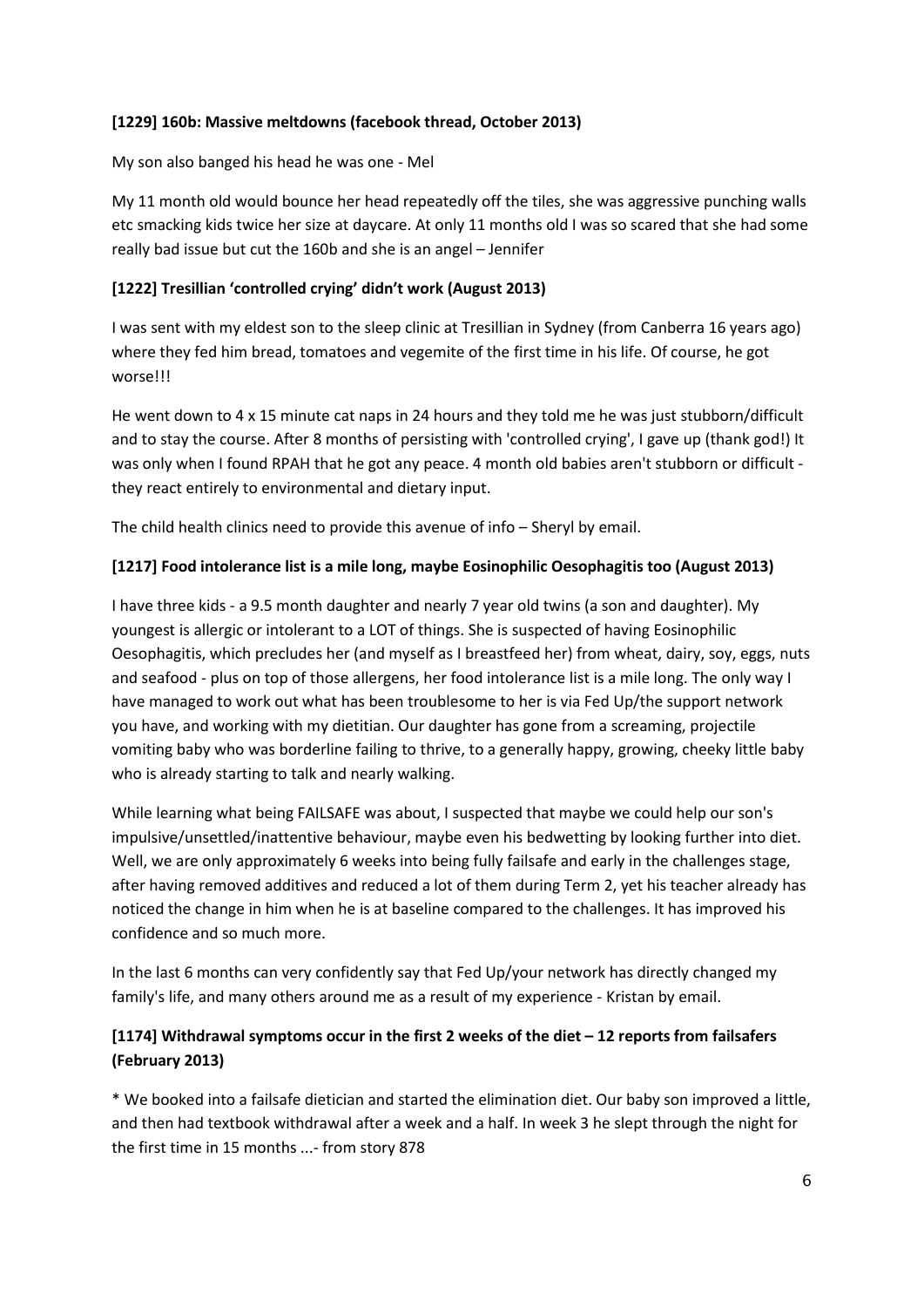# **[1109] One-liners (April 2012)**

'I already can't quite believe how much calmer our 5 month old is in the last few days, and is sleeping much better than a week ago. I wish I'd heard about this before I was pregnant!' - Fiona by email

# **[1152] Artificial red colour: cause of seizures in a breastfed baby? (October 2012)**

I am scared for my friend and her one year old breastfed baby. While she is breastfeeding, there are many times when the baby seems to "clamp down" on the breast and briefly stay motionless. Doctors have only recently suggested that these episodes are actually seizures. My friend is addicted to a particular red soft drink (artificially coloured of course) and drinks several litres per day. Could this cause the problem? She refuses to give up this drink and doctors are now saying there could be permanent brain damage. – by email

# **[1149] Tresillian wasn't for us (October 2012)**

Our baby was waking up to 15 times a night, but Tresillian wasn't for us, it was too harsh, it wasn't doing anything. We were supposed to stay until the Friday but we left on the Wednesday. They are supposed to help mothers with new babies but they don't seem to know anything about salicylate sensitivity - there were numerous similar complaints on the Fedup Roadshow 2012.

# **[1146] RN doesn't know about salicylates and sticky poos (October 2012)**

I am an RN (registered nurse). I run an encopresis and continence clinic and am interested to hear more about what you describe as 'sticky poos'. I obtain great success with her management methods, but I currently have a case where the boy's faeces are so sticky it's like a layer of wallpaper on his bottom." (We would regard this as due to food intolerance – most likely salicylates - and would expect to see the problems resolve completely on the elimination diet) – from Fedup Roadshow 2012

# **[1145] Delaying babies due to difficult first babies (October 2012)**

I am a midwife. I came to your talk because of what I am finding with my clients. Those who are having second babies have often left it as long as possible because their first babies were so difficult - crying and unsettled for hours at a time, and sleeping poorly. It seems to be increasingly common. As a nurse, we tell them to eat everything in moderation while breastfeeding but I realise now they may need some more information – from Fedup Roadshow 2012

# **[1073] Some feedback from the Fedup Roadshow 2011 (September 2011)**

'I failed Tresillian', said one mother, and we heard the same about other baby management centres. Typically, there were extreme sleeping patterns – e.g. sleeping for 30 minutes at a time - with reflux, breastfeeding difficulty or other problems. Yet none of the mothers who spoke to us were warned about salicylate intolerance. This breastfeeding mother was eating a diet exceptionally high in salicylates through foods and supplements.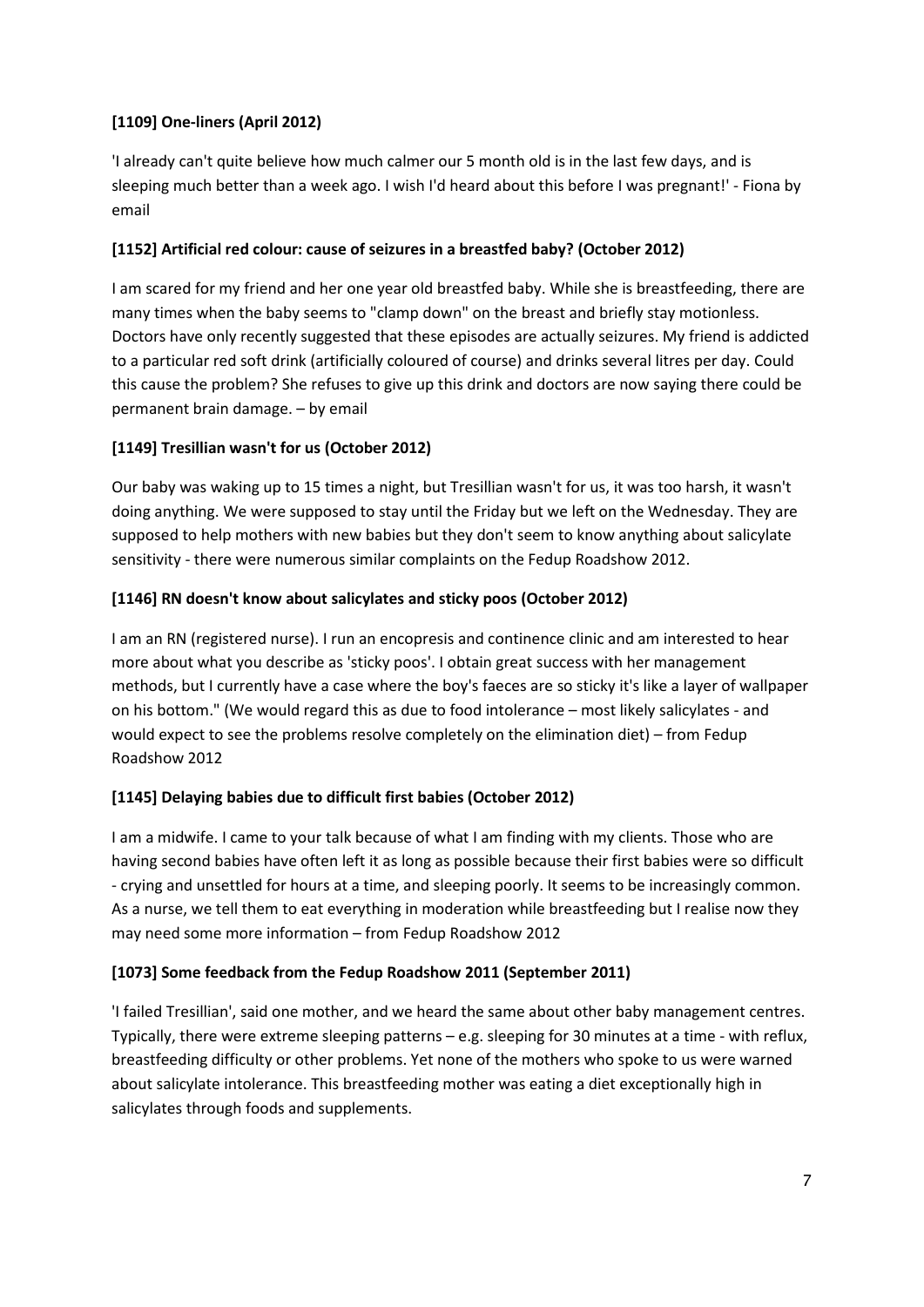### **[1021] 635: Ribo rash in a breastfed baby (May 2011)**

Recently I purchased a quality fresh homemade style chicken and leek family pie. On reading the ingredients I was overjoyed that here was a fast food that had failsafe ingredients, listing salt but no stock. Anyway I was hit with severe tiredness, heavy eyes, thirst and unusual (for me) bad mood within one hour of eating it that lasted over 24 hours. My breastfed 10-month old baby had a bit of an unsettled night, bit of a cough and some red blotchy rash on her torso. I knew for sure that there must be an ingredient unlisted like stock or flavour enhancer. I rang the company (who said) there is no stock, just a bit of chicken salt! - chicken salt is often ordinary table salt with added MSG type flavour enhancers such as 621 or 635. – Angela, by email (We would like to hear from anyone who has noticed a similar reaction to flavor enhancers in a baby under 12 months, and whether your baby subsequently developed a peanut, egg, milk or other food allergy: [suedengate@ozemail.com.au\)](mailto:suedengate@ozemail.com.au)

#### **[1006] Rosy cheeks, colic, poor sleeping, terrible nappy rash due to salicylates (March 2011)**

I can't tell you how much I love your work!! We came across FAILSAFE after months of my infant son suffering from such a terrible nappy rash that he was quite raw. I wasn't helping matters by using baby wipes & soothing creams that had orange juice etc in them (Gaia brand). The Dr wouldn't believe that I was using the steroid cream he'd prescribed, & made me tell him exactly how I was using it - is there another way to use it? Finally, through our local Child & Family Health Clinic, one of the Nurses mentioned salicylates. My journey was far from over, however, going through the public health paediatric dietitian (who recommended that I feed my son rockmelon you should have seen him after I took that advice!! Poor little tyke!) & several other Drs & nurses before I stumbled onto a Dr who, when walking past us to her next patient in the waiting room (we were there to see another Dr), looked at my son & remarked Looks like he might have a reaction to salicylates those rosy cheeks that everyone kept telling me was teething was really a dead giveaway!!

From there, our lives improved so much, thanks to a supportive & knowledgeable Dr, dietitian & your Failsafe Cookbook. Our son could finally sleep, and his pesky colic disappeared after only a few days! All that we had been told was normal in a baby, and that we were made to feel like whingers for bringing up, were anything but normal when we got his food right (& mine, as I was breastfeeding).

He's now 3 years old, and it's so easy to tell when he's had something to eat that he shouldn't! He's very sensitive, even reacting to red delicious apples. We've now got another bub, a little girl, who has been so lucky that she has never had any real food issues, as I was Failsafe the whole time when breastfeeding her & of course feeding her solids. Still makes me feel guilty that my son had to go through almost a year with such pain, but at least we're all better off now, knowing about this issue. We still get funny looks from people who seem to think we're on some kind of fad diet, but we know what happens when we don't follow it. My main problem is that our family, and even myself, think of ordinary food as being a treat so we do give him non-Failsafe foods occasionally. What I need to remember, and I think I'm getting there, is that even if he enjoys eating the food, the way he then feels & acts for the next 3 days is definitely not a good thing. Making my son feel sick, irritable or aggressive is not a treat for him, or any of us. I am getting there, but I wish my family would stop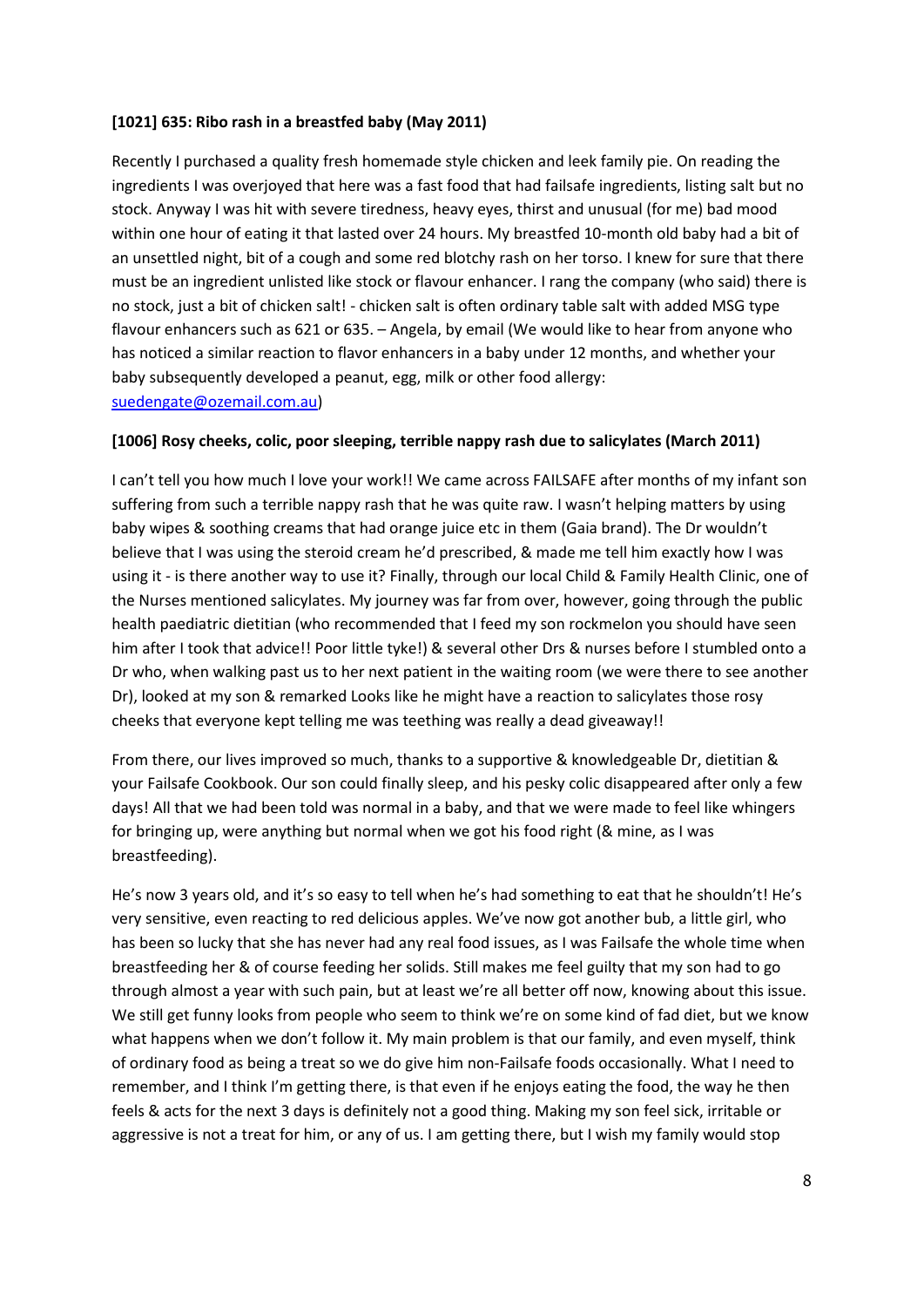asking me when he'll grow out of it and suggesting that he's getting better (only because he's eating Failsafe!! He wouldn't be if he wasn't!) and tempting my son with offers of when I'm babysitting you we'll go out & get some REAL food chiko rolls and hot dogs & coke . Real food indeed!! Grrr!!

Thanks again, Sue, for everything you've done, and continue to do. It must bring you such a feeling of vindication & joy when you read through the many different stories people have I'm often amazed at the different ways people react to various things. Without you, our lives would all be much harder and I thank you sincerely from all of our family. – Lyn, by email

# **[988] Annatto 160b: Head banging due to food causes nose bleeds and deformation of the skull (March 2011)**

From introduction of solids when my baby daughter was 4 months old, she banged her head more or less continually, to the point of making her nose bleed constantly and causing deformation of the skull. She was always covered in big bruises and it was so bad we could never go out, I couldn't even leave her alone to go to the toilet. After 18 months of this, we discovered your website 3 weeks ago (when she was nearly 2) and found she was eating heaps of annatto 160b in yoghurt and Kraft cheese as well as some other suspect foods. Although she improved, removing annatto alone was not enough. After a drastic change of diet (we switched to unhomogenised milk only), the head banging stopped completely and we are now slowly reintroducing foods. We cannot thank you enough. No one else mentioned diet. – parents at Launceston talk, Tas

# **[985] Annatto 160b: head banging now headaches in a 6 yo (March 2011)**

My son started head banging at 6 months old with the introduction of solids (an all natural yoghurt with 'no artificial colours or preservatives' – but it did contain annatto). He has grown out of head banging but if he eats annatto by mistake now he suffers from headaches. – Jo, ACT

## **[976] Dry nights and baby's less frequent dirty nappies on diet (July 2008)**

We saw a dietitian and started the elimination diet (including dairy free) 3 weeks ago. We have seen great changes in our children. Our daughter has had 7 dry nights in a row, she is less hyper, less defiant, eczema looks better, no runny nose. Our baby is having less frequent dirty nappies (yeah!). So as you can see it is working for us so far. – Wendy, WA

## **[960] Breastfeeding: unsettled 6 mth old became a new baby after 3 days (October 2010)**

I first had contact with Sue way back in 2001, when her article called 'Restless Babies' in Nursing Mothers magazine saved my life!! I went failsafe as I was breastfeeding our unsettled/ ratty 6 mth old baby. We were amazed after she became a new baby after 3 days of diet!! That baby is now 9, and very conscious of the additives that affect her, and knows that by avoiding them, she feels better.- by email. 'Restless babies' article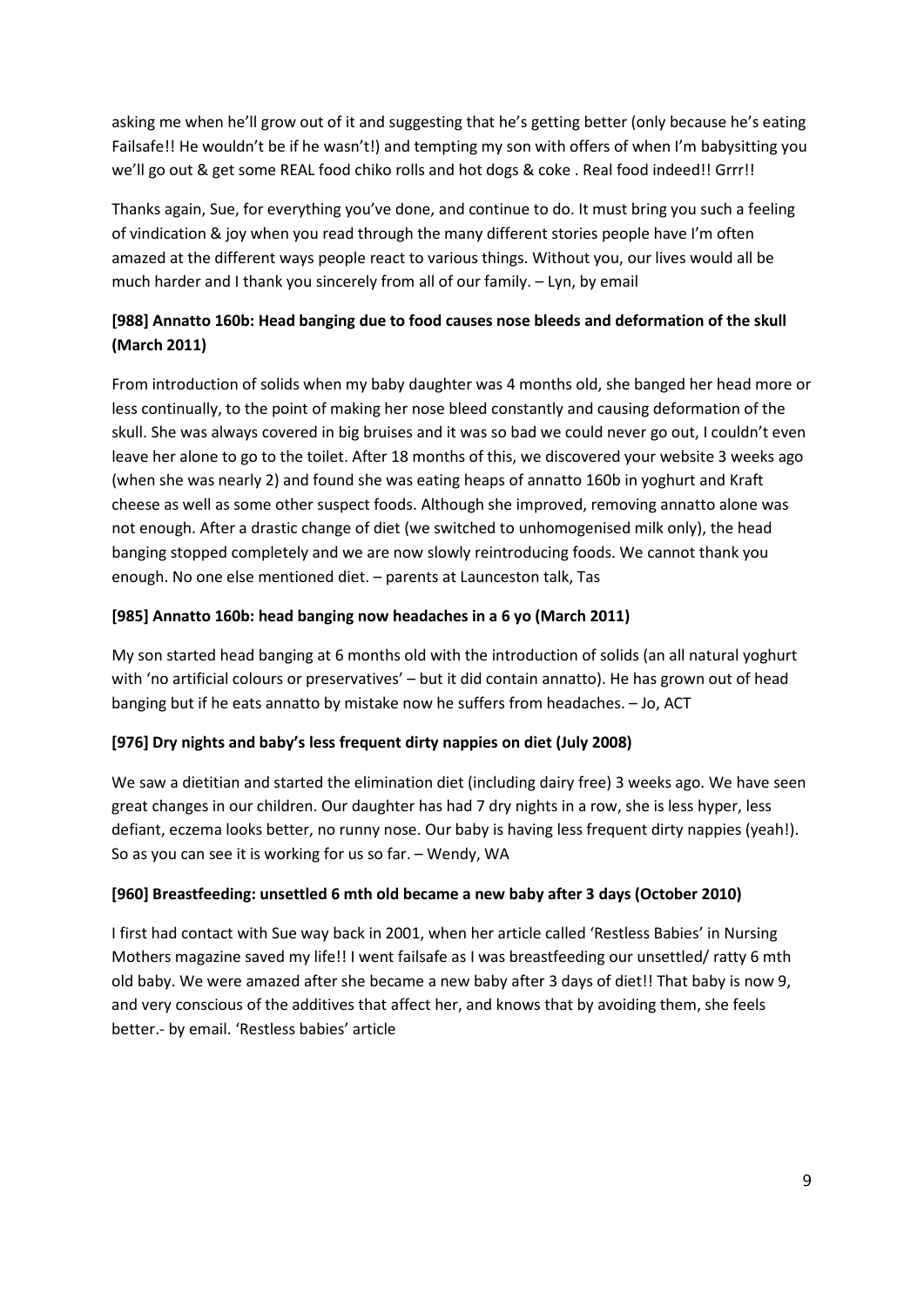# **[948] Red ears in a baby a common sign of food intolerance (October 2010)**

My first child was what some would call a colicky baby. There seemed no pattern, and sometimes nothing I did would settle him. When he was distressed nursing helped, but he was restless, pulling off the breast after a few minutes. In fact he snacked all day and night, rather than taking full feeds. My midwife suggested that something could be going through my milk which disagreed with him, and I stopped eating dairy, citrus and onions for a while, but to no effect. I asked many people about an odd thing – when he fed, he often got one red ear. No-one knew what it was or thought it important.

By six months his distress had settled down, though he remained an anxious baby and toddler (a friend described him as a 'whiny baby'). At 18 months he became very ill with gastroenteritis. From this time on he was never the same. His anxiety increased, he'd have what seemed like panic attacks, clinging to me with a highpitched squeal and a bewildered little face. He kept getting red ears, one or the other or both, flushed cheeks, and red lips. Yet at other times he seemed fine. (It took another 3 years for this mother to discover that food intolerance was the cause of her baby's problems…) His symptoms changed as he got older, but now we know his main triggers, he is well most of the time. Looking back, we could have been saved all of this if someone had been able to tell us that red ears are a common sign of food intolerance. So are colic, night restlessness, anxiety, panic attacks, mouth discomfort and the desire to suck vigorously and many more symptoms he displayed. – Jan, from

http://www.lalecheleague.org.nz/template/articles information/food intolerances.pdf

# **[928] A2: Dairy free but now happy on a2 yoghurt (July 2010)**

We were very excited to try A2 yogurt - our 6yo daughter developed stomach pains last year which we finally attributed to dairy, and were very pleased that she responded really well to A2. Our baby son was also super-sensitive to cow's milk, while breastfeeding I had to be on a strict dairy-free diet or he'd be in terrible pain. He's now 18 months and the Jalna A2 yoghurt is his favourite food - no tummy pain at all! We've had to be careful not to overdo it - forgot that it was moderate amines and he can only have the natural because of the salicylate content in the flavoured ones, but he has it either plain or with maple syrup, and thinks it's the best food ever. - Megan, by email

## **[899] Really bad eczema in baby (February 2010)**

I have been meaning to write for ages to thank you for the Fed Up work and for the wonderful contacts. I am seeing your recommended dietitian. Previous to changing to a low chemical diet our baby has suffered from really bad eczema since 3 months of age, has been to hospital twice and wet wrapping once. Now he has a small patch under his chin only when I eat a suspect food (shallots, golden syrup etc) and that is all! I am a complete convert and find the Fed Up and RPA books wonderful. It is so hard not to run up to strangers with eczema kids to tell them to at least trial modifying diet to low chemical.

The dietitian is wonderful and very encouraging. I am still able to breast feed our baby, and we are alternating challenging him through my diet and adding a new food for him. He now eats rice and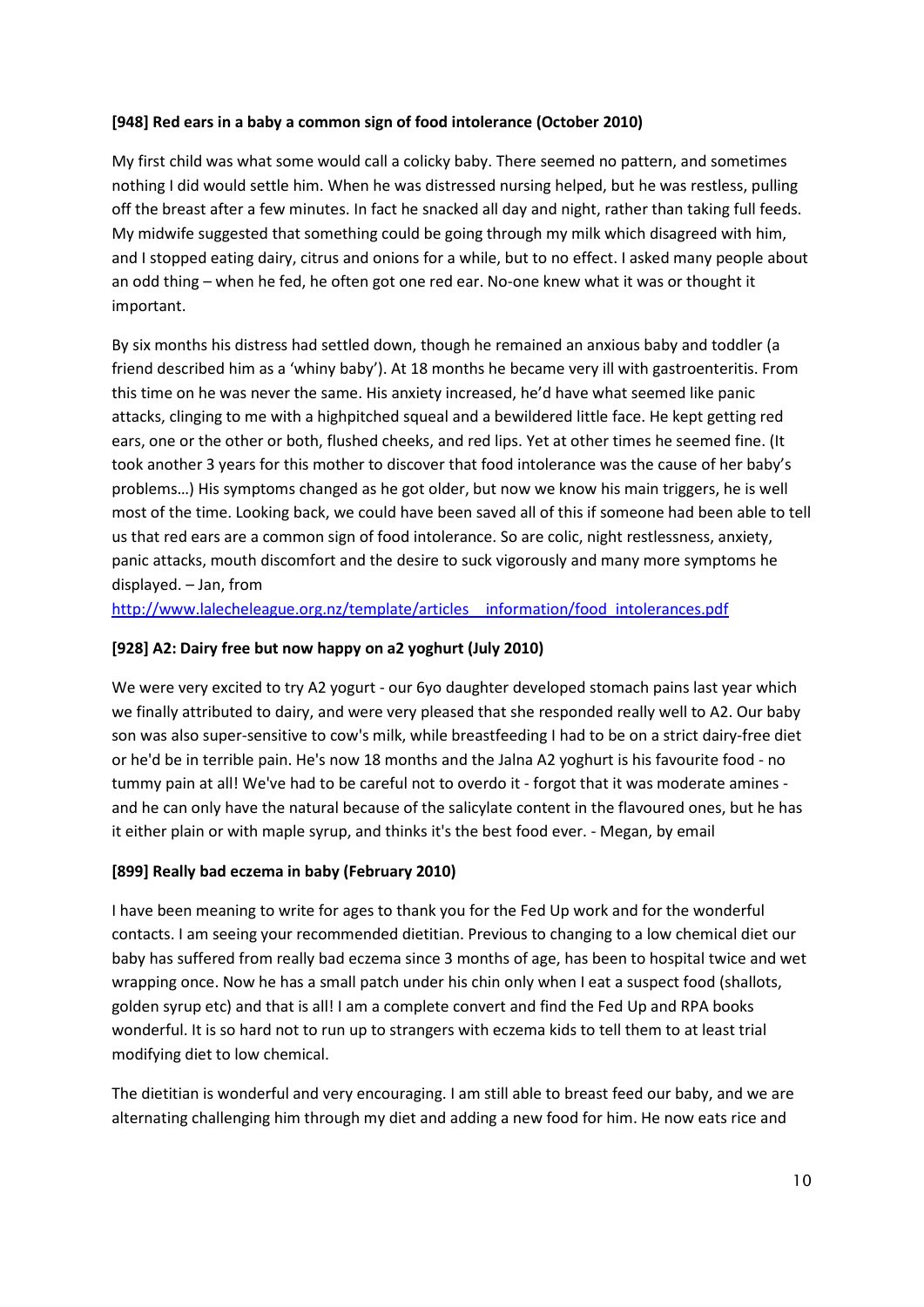choko, and I am challenging soy first. The limitations are tough, especially around this time of year, but so worth it for happy healthy children! Thank you, thank you, thank you.... - Natalie, Sydney.

# **[879] Miraculous change in extreme sleeping problems (November 2009) COURAGE AWARD**

I was a single mother living alone away from family support, breastfeeding and juggling a wonderful son who at 12 months was barely sleeping 4 hours a day. Most days he looked as if he had drunk a can of "red bull" - eyes rolling, twitching and distant - and sleep only ever seemed to come lightly for short periods once he was beyond exhausted.

He had a rash all over his body that just kept spreading and it made me cry watching him tear at it all day and all night without any relief.

At 12 months I put him into a local day care centre for 2 days a week for some sort of break (sleeping sometimes in the car just around the corner too tired to make it home to sleep after dropping him off). He was a real handful there as he would not settle and ever sleep and would upset all the other babies with his screaming.

I was beside myself by the time I swallowed what pride a new sleepless mum had left and sought every kind of assistance I could - my baby health nurse, my local doctor, and then another doctor all said it was normal (as they all shrugged their shoulders) and the eczema was a lifetime hereditary thing ...

I was even assessed at a local government "sleep clinic" on the gold coast - an awful experience with him not sleeping at all for them and them saying 20 hours without sleep "may be normal for him " - (bugger me !!)

After my lowest darkest point whereby at about 14 months he barely slept in 40 mins increments I was sent to the state children's sleep school in Brisbane. The basic program philosophy is about controlled crying - but that wasn't his problem …

It was a 5 day hellish event I would wish on no one. He screamed and cried for the first 3 days solid and set new limits in sleep deprivation - made easier the 3rd day only because he totally lost his voice and his screams couldn't be heard !!! By day 4 he slept (passed out) from sheer exhaustion - so that was apparently a success and I was sent home day 5!!

After only a day or two at home it was obvious there was no improvement.

The next few weeks as I contemplated our future without support, sleep or potential for work as things stood really took its toll, until I was blessed to come across a pharmacist in our local pharmacy. She sat me down and really talked me through the failsafe approach - and really took the time to make it sink in. I was an unwilling participant as when you are so exhausted anything new seems to be insurmountable.

It took 4 days!!! only 4 days !! from having someone waking 8 times a night to 2 times a night!!! from sleeping 4 hours a day to 8 hours - and 10 hours by the end of the week. Once I switched to A2 milk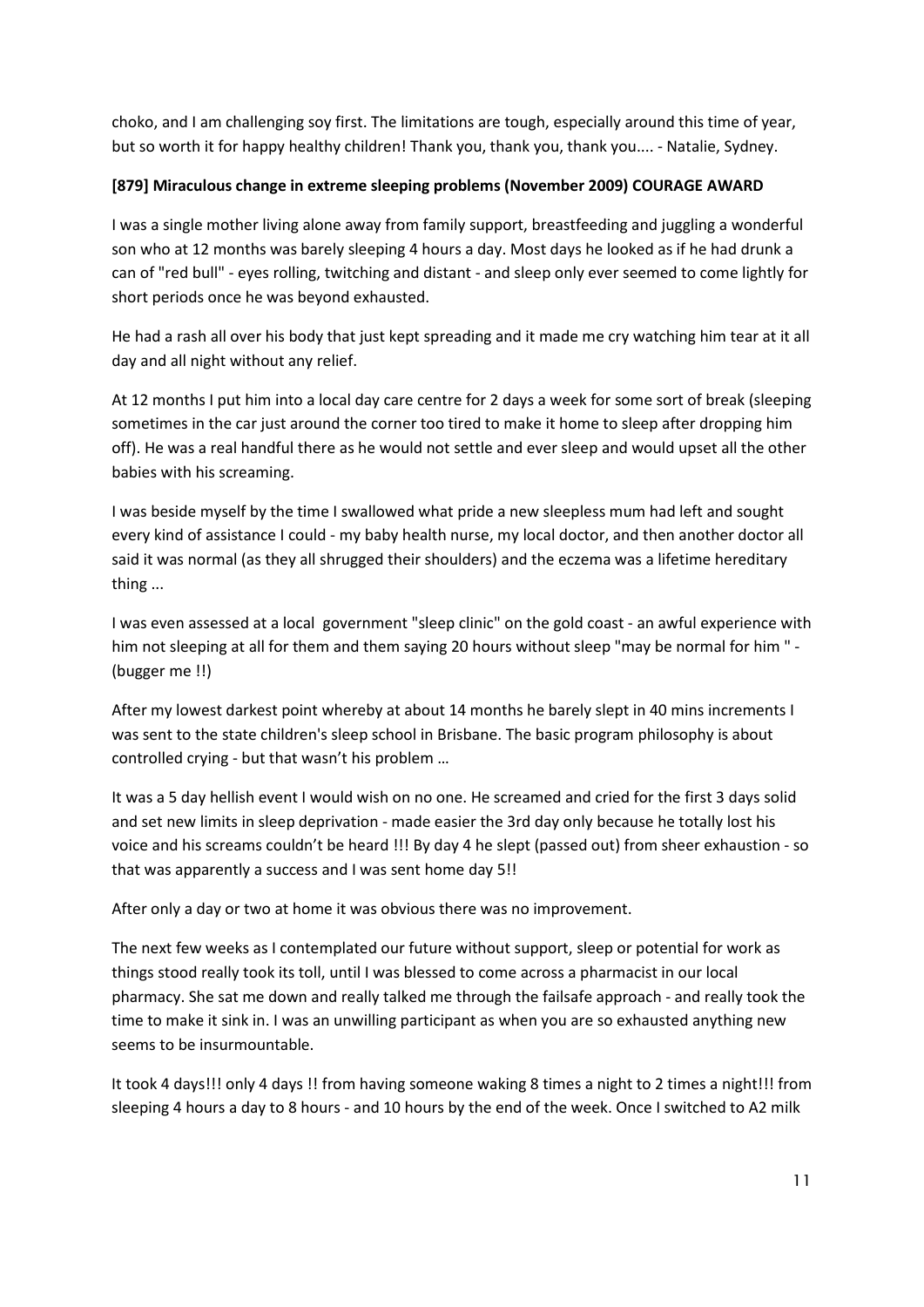the loop was complete and he started sleeping the night through by the end of week 2. The change was nothing short of miraculous.

For my son to go from the least favourite boy in his kindy to the favourite almost within a week!! It was like someone had handed me a new son.

He became an affectionate loving inquisitive boy that every mum would be so proud of - no tantrums, no fits of rage, renewed energy and able on concentrate on things so much better he simply bloomed, like watching a wilted flower come back to life after rain.

His rash completely healed - completely!! He is now 2.5 years and it has never returned!!

When I tell people about all the positive changes we have had on the diet, they seem to think the diet I fed him before failsafe was really poor. They assume it was full of red cordial, McDonalds, coloured commercial lollies etc but I was aware of colours and MSG and he NEVER had those. At the time I was following the diet recommended by the child care centre. It was the sulphur dioxide in dried fruits, the hidden nitrates in meats, and natural colour 160b I wasn't aware of, that were our biggest problems, also I was breast feeding at the time and was having more "junk food" and stimulants from comfort eating to keep me functioning so he was getting it that way. I realise my mistake in overdoing a "healthy diet" mostly consisting of a mega high salicylates, high amines and glutamates!! and although I was careful about colours and some preservatives, my son's biggest and most immediate reactions came from fish/ meats/ and preserved fruits.

Having followed all the information you have put out there in the Failsafe Cookbook my son has thrived!! He has come from behind to be the tallest and fittest in his class. The effect this failsafe lifestyle has had on Patrick has been evident to all who knew him "before diet" as we call it.

I often have people ask me about your work, especially from his childcare centre as they have followed his progress and it's so rewarding to see the individual but still dramatic change it has on other babies, toddlers and children.

I get angry when I think of the torment and the lost first 12 months of his life - and that a children's hospital in a week could not assist or pick up what a pharmacist did in seconds - but promise in my own prayers of thanks for you and the pharmacist that I will do my best to help those similar suffering mums that cross my own path. Thank you. - Patrick's proud mum, Qld

## **[878] Sleeping problems solved - thanks to sleep webinar (November 2009)**

Calvin was an easy baby, slept well, settled after feeds beautifully and was just lovely. Once we started solids, things started changing for the worse. By 12 months he was waking 3-6 times a night screaming and was impossible to soothe. Only sheer exhaustion put him back to sleep. I looked into all sorts of options for sleep training, but none of them sat well with me as I was sure it was a pain issue, not a sleep issue, so I resisted urging from friends and family to control cry and looked into the possibility of food intolerance.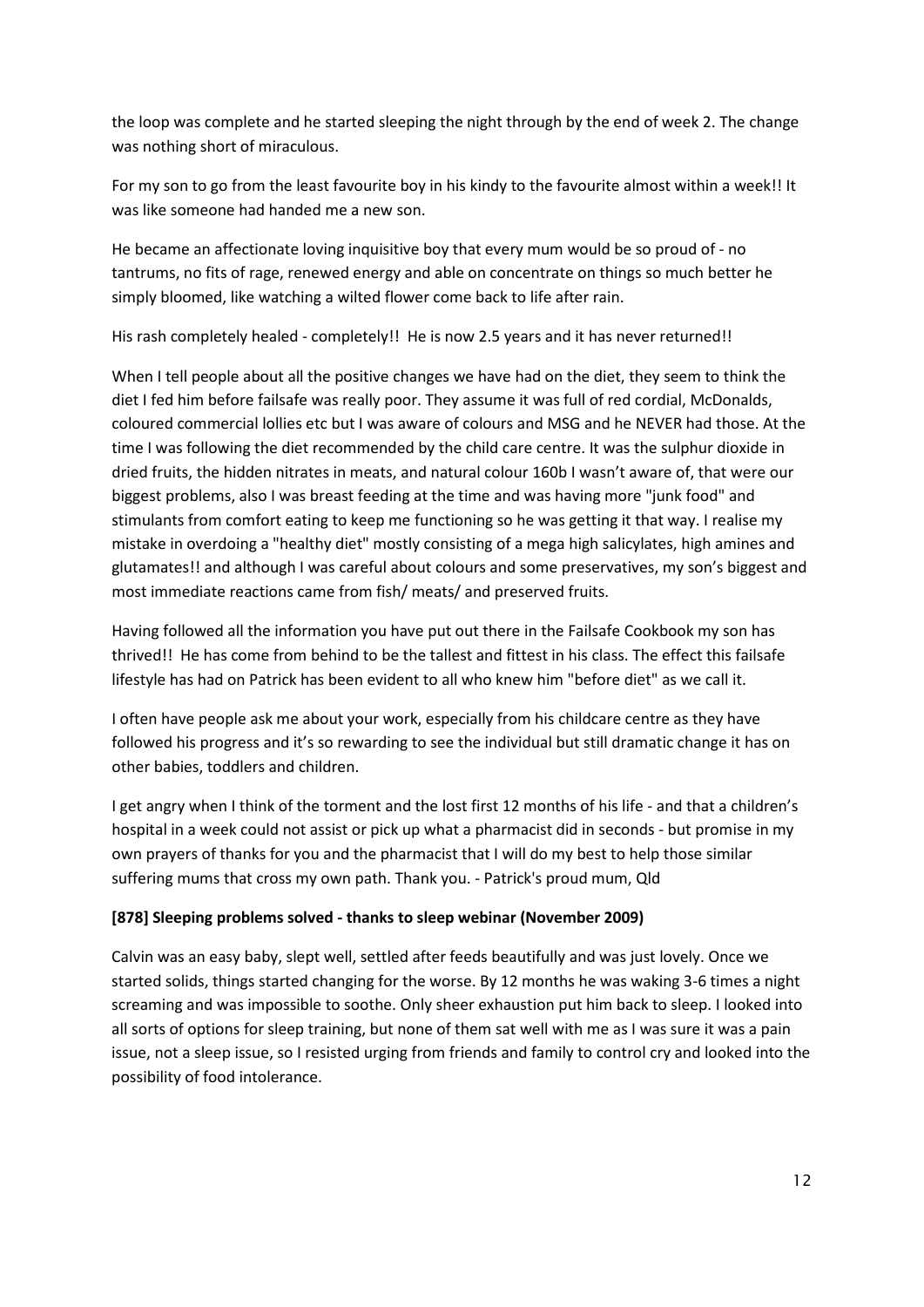At that same time, Sue was advertising a webinar on sleep and food intolerance. I registered and joined in on the night. I listened and took notes, but still wasn't convinced this was us, I just hated the idea of a restricted diet for Calvin.

By 14 months things were desperate and my husband and I were chronically sleep deprived. We booked into a failsafe dietician and started the elimination diet. Calvin improved a little, and then had textbook withdrawal after a week and a half. In week 3 he slept through the night for the first time in 15 months and then slept through for another 3 nights after that. We have had some up and down nights since then, but nothing like the screaming fits he used to have. 7 weeks on, he has slept through 10 full nights and only woken once or twice for a pat most of the other nights. Now we are slowly introducing challenges, but our need for sleep catch up and Calvin's age has meant that we have opted for the slow route rather than overload challenges. This means we still have a long way to go, but have felt very encouraged by the Fed Up website, book and cookbook - Thanks Sue for all your hard work!! - Pippa, by email

#### **[841] Eczema-type rash linked with rosemary extract in Farex (August 2009)**

I started our 5 month old on solids. She had a few days of farex (ingredients: ground rice, vegetable oil, vitamin c, antioxidant (rosemary extract), mineral (iron)). I noticed that she came out in a rash on her legs, the bubble eczema type rash. She has always had some form of redness behind her knees under her chin and in the creases (wet areas I call them) but this was much more obvious and red. I stopped the cereal and it settled down. I started again yesterday and the rash is back. I am worried that she will have skin problems that may be food intolerance and I want to do the best thing for her from the start. I have a friend whose daughter has such severe eczema and I just don't want to go down that path of creams etc. If I can do the right things for her from the start I will try. – by email (Rosemary is high in salicylates; salicylates are commonly implicated with eczema. You can make your own baby rice cereal: cook plain white rice with water, breastmilk or formula and puree in a blender)

## **[839] Eczema related to salicylates and wheat in a breast-fed baby (August 2009)**

Our baby suffered severe eczema for 8 months and was in wet bandages for 4 months straight. We were also using advantan cortisone cream on her every night. At 7 months old both my breastfed baby and myself (mother) did the RPA Elimination Diet which made no difference to her skin condition. She has allergies to dairy, soy, egg and peanut which she never consumed herself and which I stopped eating when she was 6 months old and still breastfed. After the dermatologist from the RCH said that it was most likely a food intolerance causing the eczema (she was 13 months), I contacted you again and then tried removing salicylates from her diet again as she was no longer breastfed. Within about 5 days she went from being in wet bandages, very itchy, irritated and hyperactive to skin almost completely clear and requiring only tiny amounts of cortisone. She also became a much happier baby. We have since discovered she also gets eczema from eating wheat. She is on a very limited diet because of her food intolerance and allergies but we are giving her some Neocate to try to make up for what she's missing out on. Thanks so much for the tip on salicylates, although it is hard feeding her on a limited diet, it was much harder seeing her suffering, using steriods on her skin and keeping up with the constant bandaging. – by email, Vic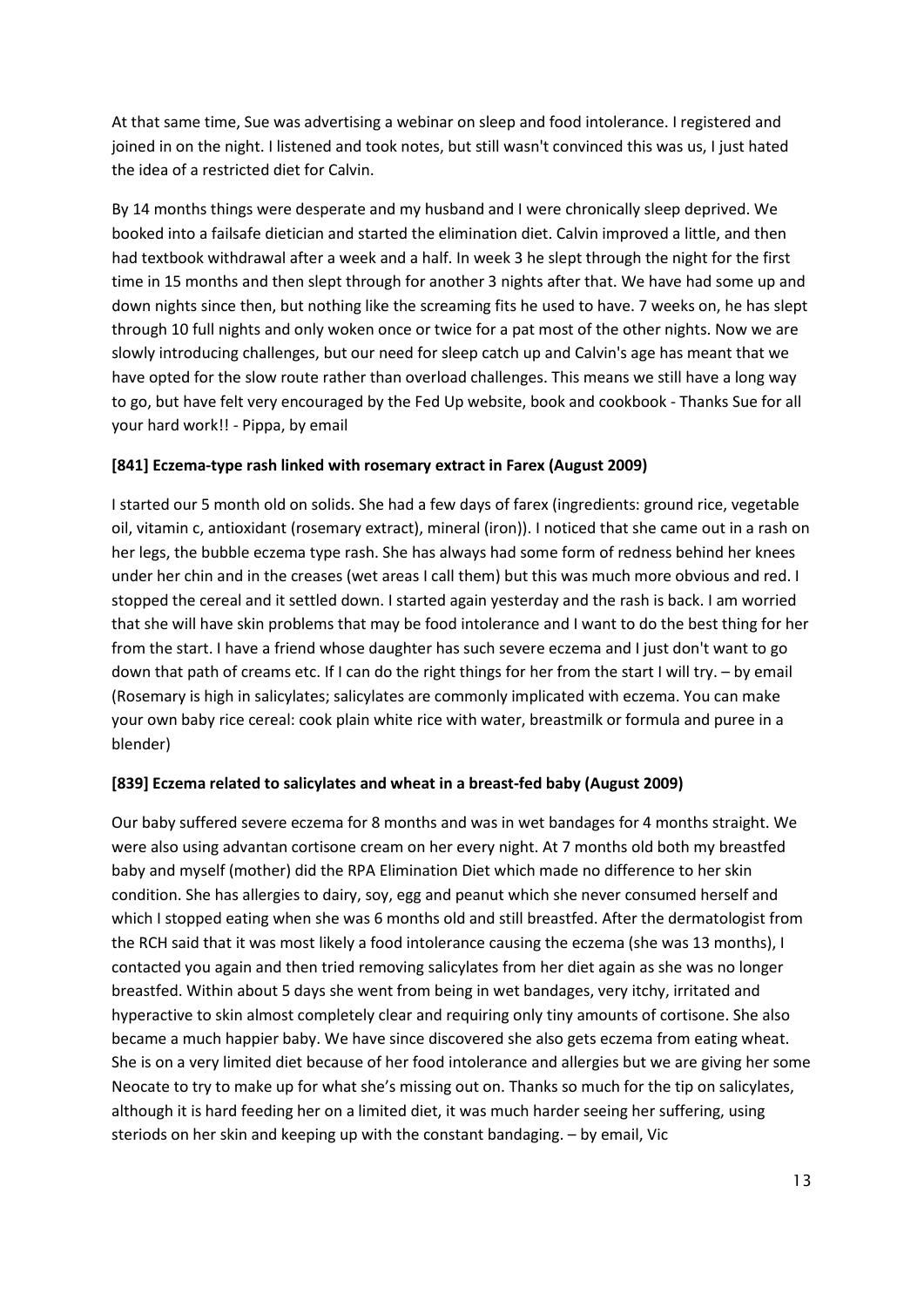## **[831] 282: Runny nose due to bread preservative calcium propionate (July 2009)**

My fourth baby had the same terrible broken night sleep pattern as the other three. After struggling for eight months, she did start to settle down, waking perhaps once a night. This was great until I started her, at 10 months on bread. She immediately returned to night waking - for no apparent reason- and also had a clear runny nose. I found that the bread had preservative 282 in it so we stopped feeding it to her. Within a couple of nights (I guess it had accumulated in her system) she again settled down to a peaceful nights' sleep! AND her nose cleared up! I can't believe that it could have been that simple!

## **[684] One-liners (September 2008)**

• We started our 1-year-old on the elimination diet, and it has been an absolute bliss. He changed from being an irritable, screaming baby, to a content playful little boy. - Jeanette, by email (see full story [651])

#### **[682] I was pushed to control cry my son (September 2008) [COURAGE AWARD]**

I just wanted to tell you about the startling difference we have seen in my son since removing salicylates. He is now 18 months old and the difference is profound - removing apple alone reduced nearly all of his night wakings, and removing avocado and corn as well has stopped his moodiness, screaming and irritability. His reflux is more under control and he no longer screams during the day and most especially at night. If he does we know it means either he or I have eaten something we shouldn't by accident. I've also determined that he reacts to a lot of additives as well. 160b produces aggressiveness, defiance and screaming within 24 hours. I now have a really happy well behaved little boy. I was pushed to control cry my son due to his poor sleeping, but I knew something deeper was wrong. I'm SO glad I went with my gut instinct that it was food related. – *Taryn, Vic*

#### **[654] 635: Flavour enhancers and a breastfed baby (September 2008)**

Thomas was born a very healthy full term baby. A couple of days later he had little red pimples on his face that after two weeks became quite red and covered a quarter of his cheeks, Clinic nurses noted that it was a bad hormonal rash, but it never went away, it only got worse. Thomas was also an irritable baby needing feeding at least every two hours he didn't sleep for any more than 2 hours at a time.

With two other children and hubby to feed, time was precious, so I started whipping up quick casseroles to feed the family. In the casseroles I would put in meat and fresh veg I had in the fridge, and for the flavour we were used to I would throw in a packet of beef & veg cuppa soup and thicken it with Gravox. Things were going from bad to worse. Thomas was covered all over in a red rash. The doctor diagnosed eczema and gave creams for it but it only got worse and infected.

On one particular occasion I remember vividly, I made the casserole for dinner on Friday night, and while having a cuppa and chat next day noticed that Thomas became quite irritable and his little head came out in beads of sweat, which later became a crusty layer. It suddenly dawned on me that this happened every time I made the casserole, I would eat it about 6 pm and by 12-1 pm the next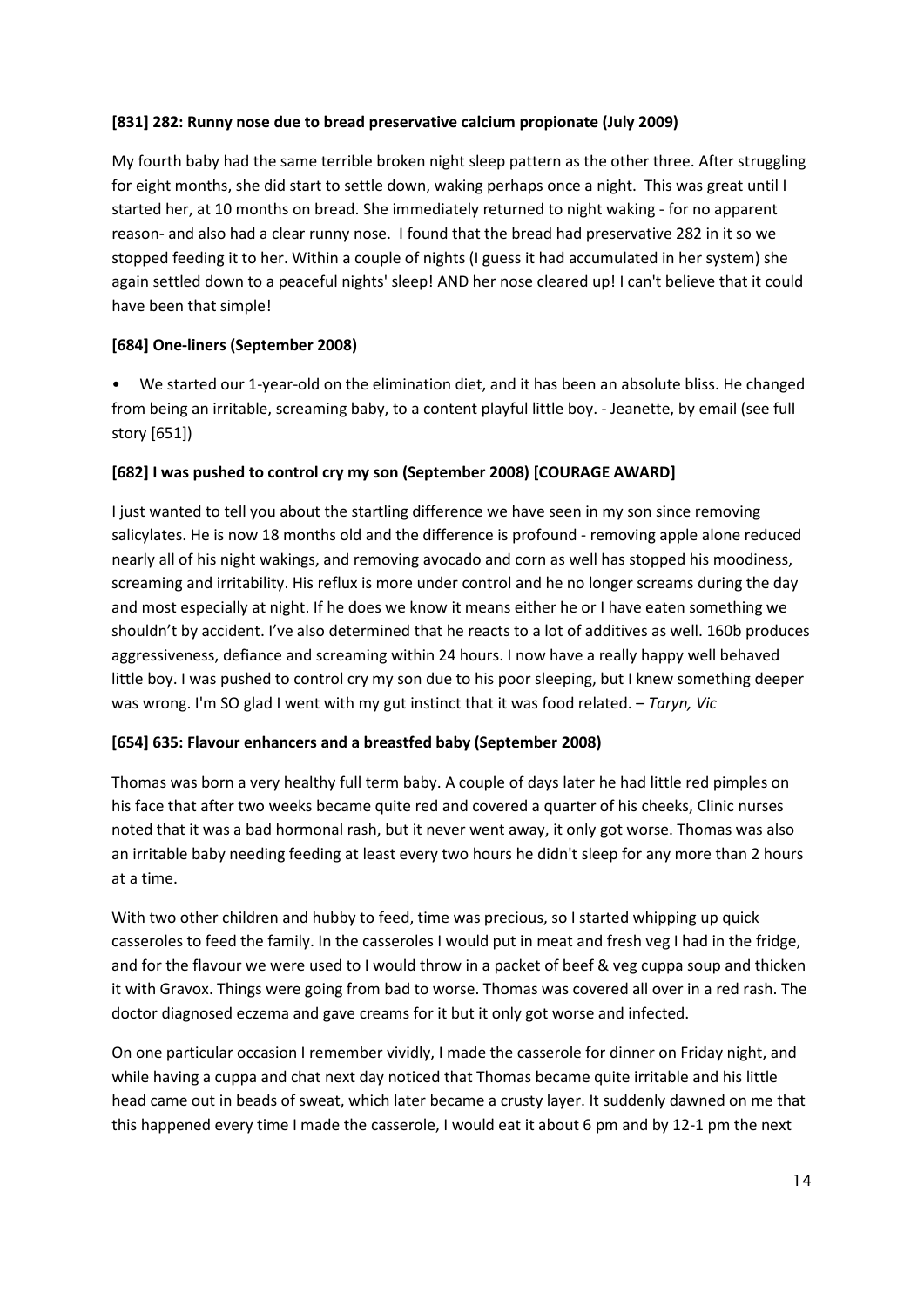day (18 hours later) this little time bomb would go off in Thomas. The next day Thomas was a ratty all day, his whole body was red and his scalp crusty.

When Thomas was 4 months old we got into a Dermatologist who listened to our story and nearly laughed at us and explained about Cuppa soup (flavour enhancers) and Gravox (salicylates) his words were 'it's like a time bomb'. We discovered from that trip that Thomas was allergic to dairy, eggs, peanuts, and probably intolerant to the nasty food colourings, preservatives and additives given his reaction to flavour enhancers and salicylates. Although he had never ingested these foods directly, he had got it all through my breast milk. Thomas was weaned onto Neocate Formula then to soy at 12 months of age. He has since developed allergies to soy, all nuts, potato, gluten, house dust, cats, dogs, horses, many grasses and weed pollen. He also suffers from asthma. He now drinks rice milk and is on a strict egg-free, dairy-free, nut-free, potato-free, gluten-free low salicylate diet. Now at six years of age Thomas is a healthy active boy despite all this.- by email.

## **[651] Salicylates and breastfeeding: from irritable screaming baby to bliss (September 2008)**

We started our 1-year-old on the elimination diet, and it has been absolute bliss. He has changed from being an irritable, screaming baby, to a contented playful little boy. So far we have found that he is very sensitive to salicylates.

For the first ten days of Noah's life, everything seemed to be all right, but when he was 11 days old I had a bout of mastitis, and that was when his crying - or rather screaming - started. He seemed to be in pain when feeding, pulling away from the breast, arching his back and screaming. He almost never slept, wanting to feed every two hours, sometimes even more frequently. His worst times were from 12am-4am, just screaming constantly. It was impossible to drive with him anywhere as he would cry and scream non-stop in his car seat. The doctors told me it's just colic and he will grow out of it sooner or later. He also had this rash mostly on his back which the doctors said was probably just a heat rash or something, nothing to worry about.

By the time Noah was five months old, I couldn't take his constant screaming anymore, and he still had all the above symptoms. He was reaching his milestones, but wasn't interested in playing on his own. I was carrying him around for most of the day, and even then he was still moaning away. I tried some baby rice cereal, but he would vomit after each feed, so I stopped that. I introduced some other baby food (oats and fruits) which he seemed to tolerate better, but he was still screaming most of the time. Reading a lot on the internet, I came to the conclusion that he might have a food allergy. (This seemed quite logical as I have a 9-year-old daughter who is allergic to numerous things and has anaphylaxis reaction with peanuts). I eliminated all dairy, egg, wheat, and soy from my diet as well as Noah's. His rash went away in just a few days, and he seemed to be crying a little bit less, but other than that there was no real difference.

When he was six months old I convinced my GP that I needed to see the paediatrician. What a disappointment, the paediatrician told me that I was just imagining things as Noah was looking healthy and growing well. He told me to come back when he was a year old if I still thought there was a concern. So the next few months we stayed on that 'homemade elimination diet' of mine, taking everyday as it came. Noah was not interested in playing with his brother (7) or sister, crying most of the days, and sleeping poorly at night. A few weeks before he turned one I decided to talk to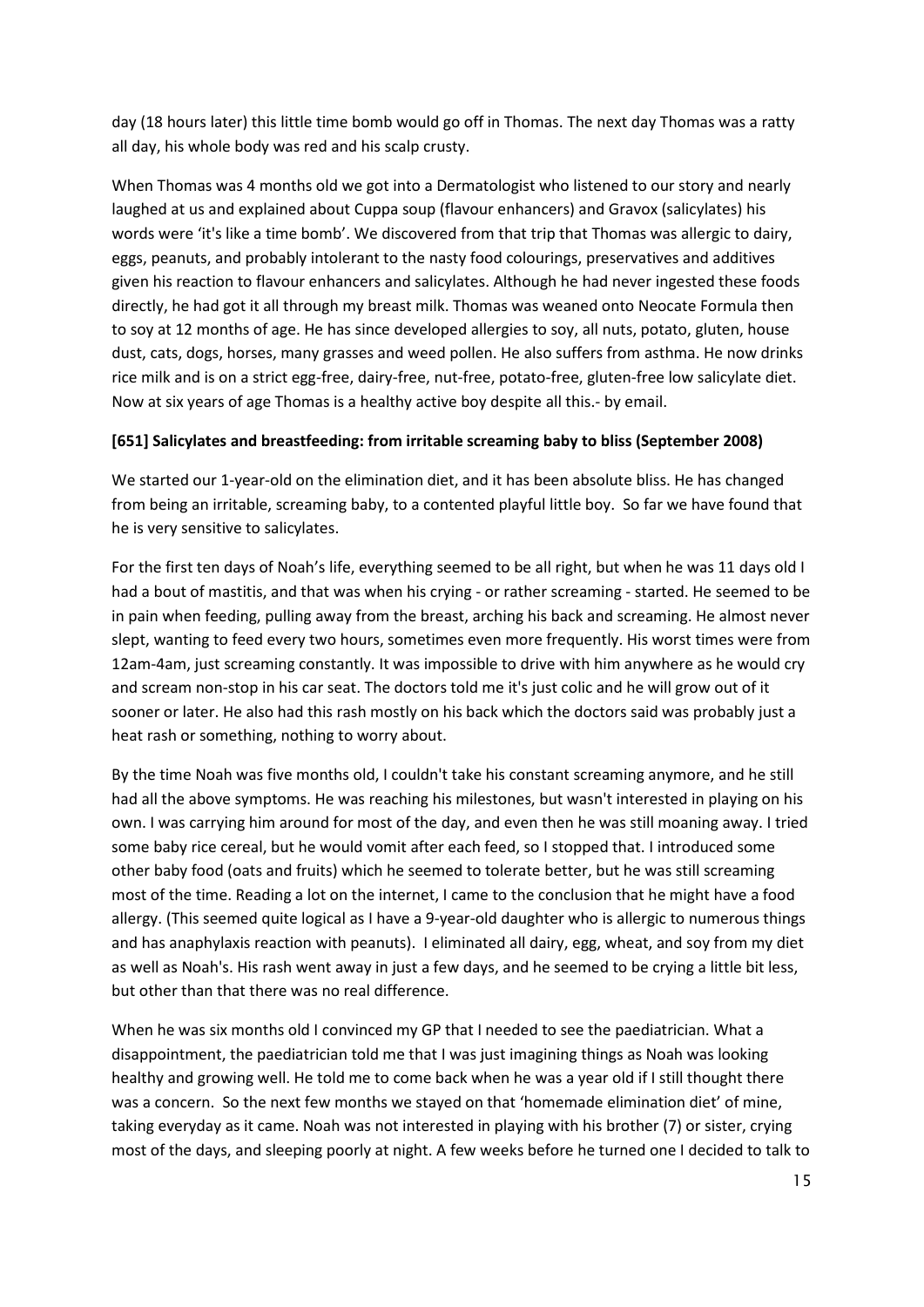my GP again, tell him I want to see an allergist, because I was more convinced than ever that Noah had some kind of allergy. That was the best thing I could have done. Noah was tested and we found out he is allergic to egg, and the doctor explained to me about food intolerance, which I knew nothing about.

We were put on the elimination diet and within three days we could see the amazing changes in Noah. He was actually playing with his siblings and on his own, not wanting to be picked up the whole time, and sleeping through the night. What a joy it was. We introduced the salicylates first, and by the morning of the second day he was back to his old self. That night he screamed the whole time and for the first time in a long while he pulled away from the breast again. We went back to the basic diet again. It went all right but after a few days he was again irritable. After searching for the problem I came to the conclusion that it was the vanilla in the vanilla soymilk he had been drinking. I cut that out of his diet and things went smoothly again. We seem to be on the right track now. Thanks for the great books, they're a really big help. – Jeannette, by email

# **[634] Silent reflux, gastro, extreme nappy rash – months of needless medication (February 2008) WINNER OF THE COURAGE AWARD**

The writer of the following letter wins our award for persisting despite all the paid 'experts' being against her:

My 13 month-old son has had silent reflux (just weaned him off losec now), and yet still has bad gastro problems - excessive burping, difficulty swallowing/coordination with swallow and breathing, tummy aches (frequent back arching, screaming and night waking all the time). My paed has recommended an immunologist but reading your website it seems we need to do a diet approach for intolerances.

I have always been careful with my diet as I breastfed him avoiding foods that were known to cause wind. I even saw a dietitian out of desperation when he was a little babe - who took my money and told me breastmilk is not affected by what Mum eats. My instincts told me otherwise. I know that strawberries, tomatoes, stock, gravy (to some extent), sausages (two nights in a row), citrus, onion and ham produces bad painful gastro reactions in him. Yet despite avoiding these, our problems still continue. If we eat out, guaranteed he will have a bad night in the next 24 hrs and bad poos for days after. My son has never had a normal poo - even on breastmilk. Acid smell is very common, and it produces the worst nappy rash I've ever seen with skin completely gone and large patches of exposed sores.

## **Two weeks later …**

In the two weeks since I first emailed you from sheer desperation, I almost cry every time I think about how my little son's severe gastro problems have so simply and easily disappeared. He slept through the night 48 hrs from our first meal of chicken fried in golden syrup with pasta (the only quick makeshift meal I could make the first night after I emailed you!). His reactions of reflux, pain in tummy, badly burnt bottoms (v. extreme), excessive night waking and festy burps have all disappeared!!!! I have spent the past 13 months in a sleep deprived land (lasting on about 4 random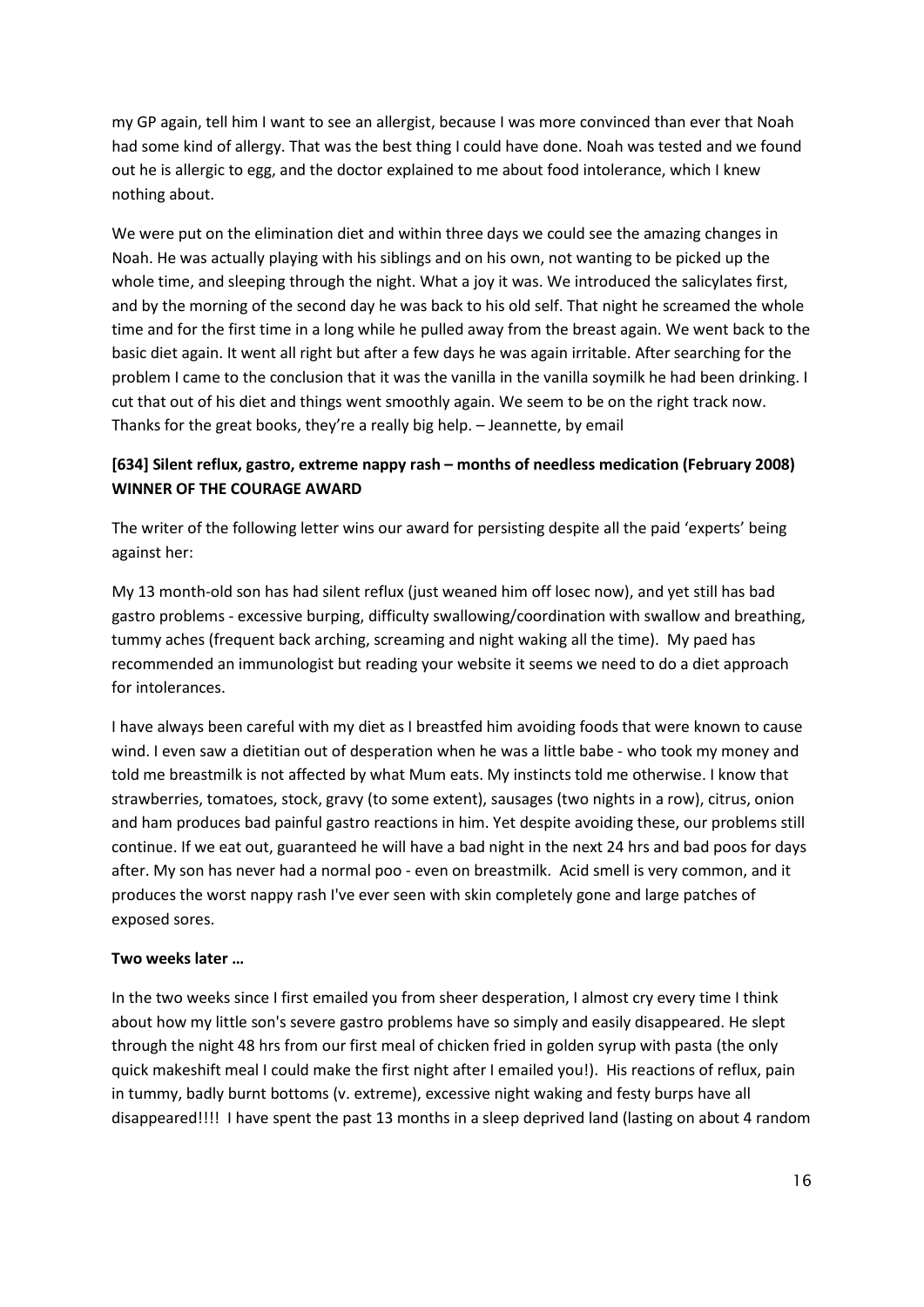hours a night on average), with my daughter not getting much quality mum attention and my husband declaring 'no more, this is it re: kids'.

Now I have a son who in two weeks has spoken five extra words, gained 600g weight, sleeps hard, eats hard, plays hard (every mum's dream), plus two new teeth - and generally very alert, smart, and most of all, wakes from his sleep playing in his cot – no screaming. Two days after I started with that first crude meal I woke in the morning to hear his toy whizzing around, and not him – a dark cloud just physically lifted from my body and I just knew this was the last piece of the puzzle of our long journey. I continued the diet from the info on your internet site and saw the dietitian you mentioned. The other amazing thing is that my husband is a completely different man (see story [630] 'No need for Beyond Blue due to diet').

I have now seen three dietitians, three paed's and a whole swank of GPs. I could have saved my son months and months of pain and high levels of losec medication. The medical profession has a lot to answer for, not listening to Mum's intuition. We had attended a feeding clinic where they have sessions with a dietitian, speech pathologist, and child health nurse (3 with you and bub) to work out reflux issues. My son had all three problems - still has swallow/coordination problems, and is very very cautious with food textures. So I spent most my time in these clinics (been 3 times already) talking diet - and you know I remembered this morning out of nowhere that the dietitian in these clinics did say something like: 'tomatoes, strawberries, stock - yes they contain salicylates, ahh but you don't need to worry about that. That's too much detail.' I did question her again on it, but I forgot what the 'salicylate' word was at our next visit and ended up sounding stupid. I was nearly there with my list of existing reacting foods but did not have the expertise to link them together. I thought it was acids affecting my son and sugar affecting my husband. Oh well. Move forward. At least I have my husband back again and a gorgeous boy we can all enjoy. :) – Fiona, ACT

## **[624] Irritable bowel reactions to Nurofen and salicylates in food (February 2008)**

My son began getting diarrhoea and severe stomach pains from tomatoes and other high salicylate foods upon introduction of these foods from 6 months. My GP wasn't concerned about my son having constant foaming revolting smelling poo for three months but I certainly was! Thank you for your wonderful website which helped us to sort out this problem. He has shown similar reactions to salicylates in foods as he has to Nurofen – stomach pain that makes him scream for hours in agony and diarrhoea within 24 hours. This was when he was quite younger and we now know better than to give it to him. – Kate, by email

## **[617] Nearly crazy with fatigue and confusion –baby's insomnia (February 2008)**

Since birth, my son Noah had trouble with sleep it didn't matter what I did or what time of day or night it was, it would always take him at least 2 hours to get to sleep, and then if I put him down in his cot, he would wake 10 minutes later screaming. Then it would take another 2 hours of pacing the dark hallways before he'd doze off again. In the end, I spent the first 12 months of Noah's life sleeping in the rocking chair with him, just so he would sleep. I nearly went crazy with fatigue and confusion. I tried everything I (and everyone around me) could think of.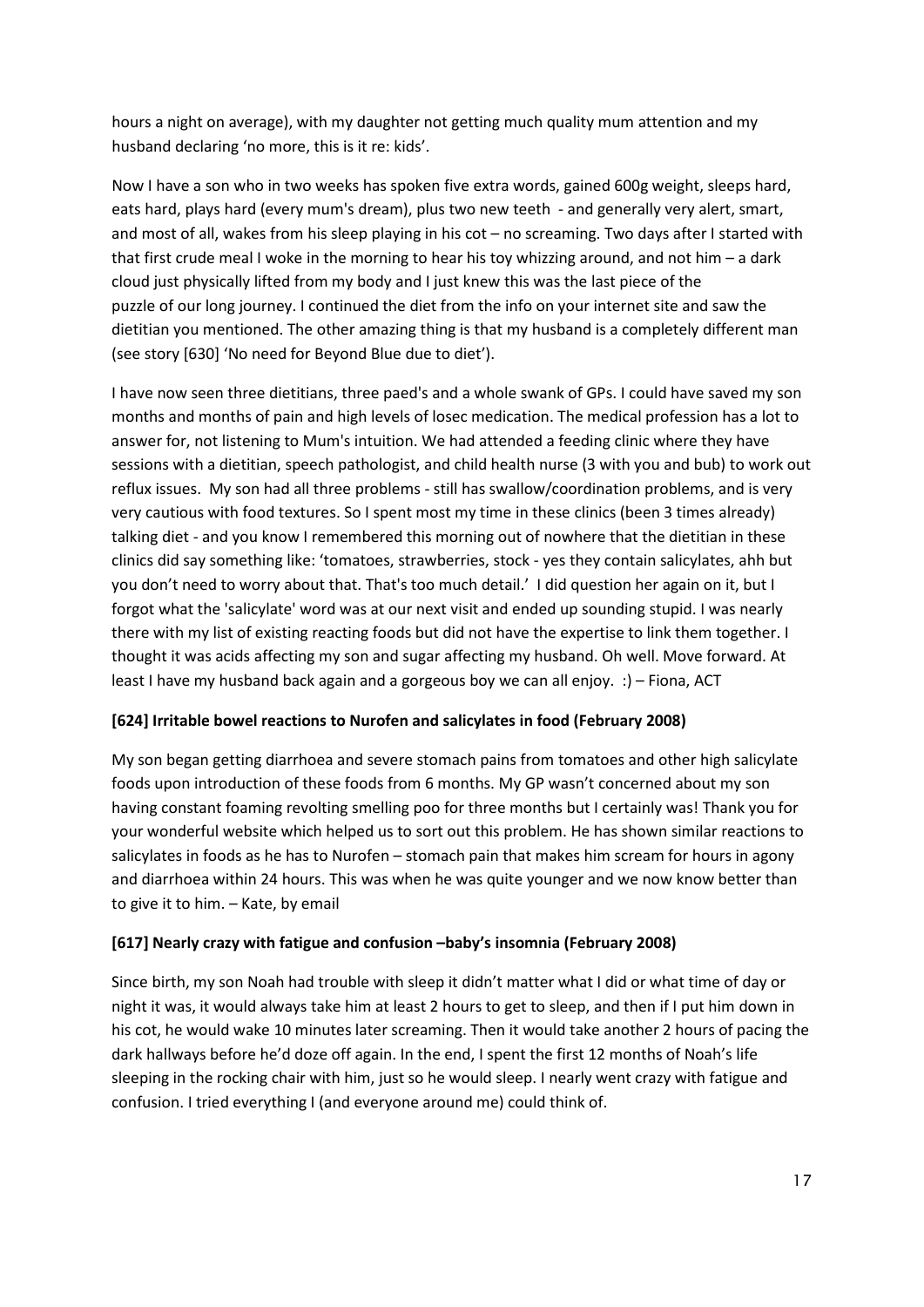In the end, I insisted that there was something going on because the times he wasn't crying, I could see that he really had a very social, gentle and loving nature that was at odds with the furious, red screaming insomniac he was the rest of the time! He was breastfed and everything got much worse when I introduced solids. I was advised by a homeopath to stop eating dairy and give him slippery elm powder to help settle his guts. Everything got so much worse after that. The only thing he could have been reacting to in the slippery elm was salicylates so she put me on a low-salicylate diet. Noah improved but I didn't take it fully seriously I was naughty a lot! I continued drinking coffee and some other things like that. Finally, when Noah was 18 months old, I discovered your website. It changed my entire life, and you will never truly know how indebted I am to you for the work you do. – Alison, Qld

#### **[614] Vomiting and hives due to severe amine sensitivity (February 2008)**

Tim was our first child and at the age of 6 months was doing well on breastmilk, formula and Farex. On the advice of the community nurse, we followed the usual recommendations and one of the first group of foods to introduce was potato, banana and avocado. After trialling potato and pumpkin very well, we then tried avocado which he did not like and started to get a rash around his mouth. After a couple of days and not thinking much of it (just teething?) we then tried banana. Within minutes, Tim's rash around the mouth returned and he kept spitting the food out. After a couple of hours when we put him to bed, Tim started to vomit 2-3 episodes, very distressed and turning beetroot colour. He also had swelling and welts around the mouth. We rushed him to the hospital and were later referred to the RPA allergy clinic. Pin-prick tests showed allergy to peanuts, moulds and some others, and we started the elimination diet. Over the next couple of months, we soon discovered he was intolerant to amines, because everytime we tried an amine food eg. paw paw, chocolate, fresh cheese, he would immediately or a couple of hours later, vomit and these hives and welts were visible.

Over the next year, every time I tried Tim on fresh cheese (mild and tasty cheese were completely off the list as Tim would not tolerate these at all), he would fall sick with gastro, vomiting and very distressed. He was still highly intolerant to amine foods. We also had a blood test for banana performed and discovered that he also has a true allergy to this fruit and it was rated as high on the scale.

We visited my parents one day and they had blueberry jam (which Tim can tolerate if it's IXL brand) but the brand was different and one hour after eating it, he vomited.

When he had just turned 3, he came down with pneumonia and was hospitalised for a week. During this time, the nursing staff gave him children's panadol which was orange flavoured. Every time they gave it to him, he would vomit it immediately. Eventually we found that the cherry/vanilla baby panadol was the only one he could tolerate. I also had to speak to the catering staff and give them copies of what foods and cooking processes he could manage. It certainly was

challenging and we did have to bring in our own supply of meals because the hospitals couldn't cope with the particulars (especially the hidden ingredients in foods).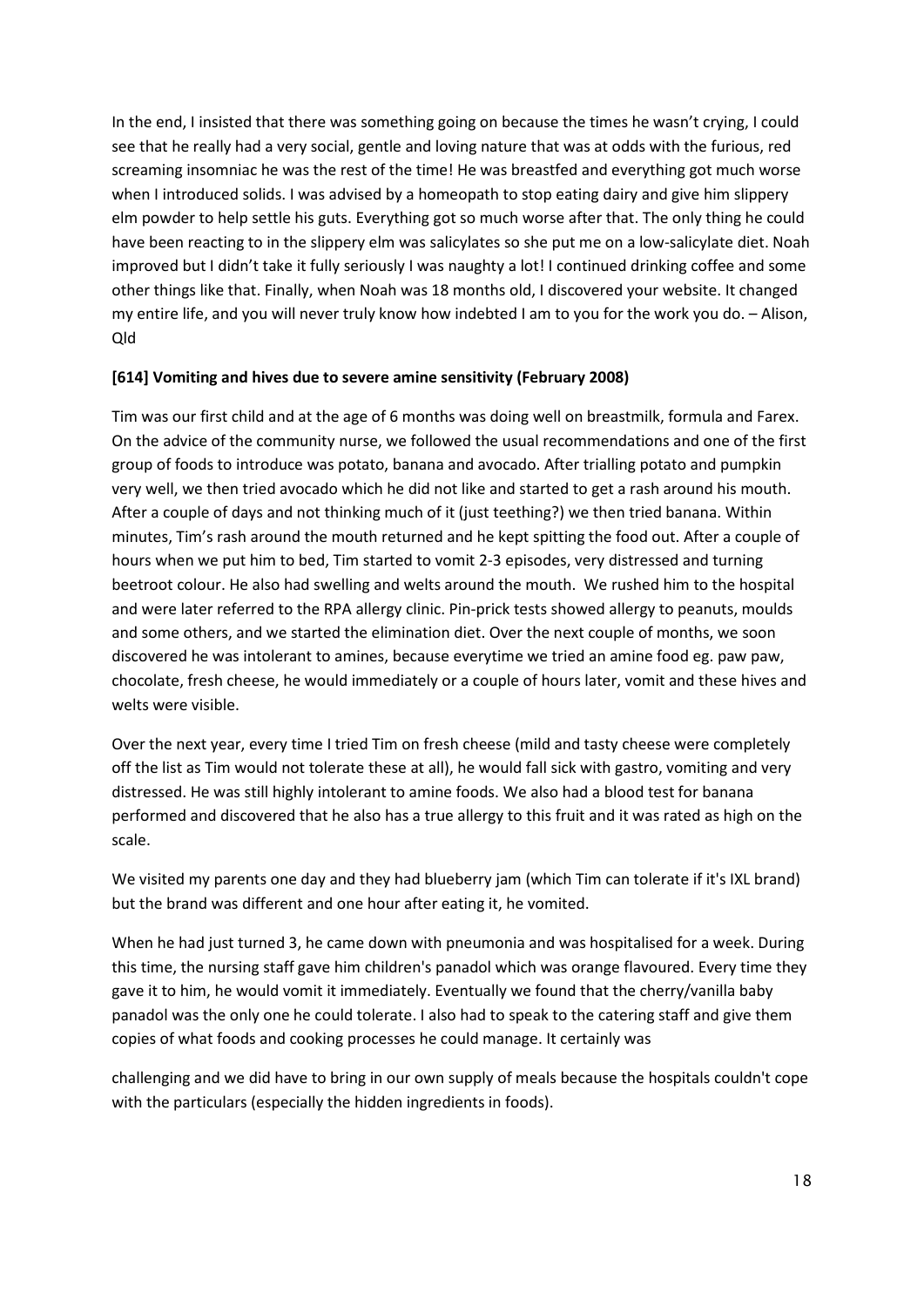Since then we have always been very particular on the types of food bought, made and at parties because of Tim's reactions. We learnt early to cook our own bread, buy only food without amines, buy fresh white fish and make his own party food to go to places. Many people thought we were going overboard and being too picky but we didn't want Tim to always be sick and we wanted to give him confidence in eating nutritional foods rather than always being wary.

Tim is now five years old and attending full-time school and I am finding it a challenge regarding the availability of foods without additives and spices etc. He loves sausages, but our butcher has admitted that the meat and additives in them aren't perfect. Tim is very tempted in trying new foods that his mates bring to the school and we know there will be times when he will try and not feel so good but we are educating him to the best that parents can. - by email, Qld

## **[602] Aching joints began during pregnancy (February 2008)**

I began the elimination diet after reading Fed Up with Asthma [now out of print, the asthma information from this book has been incorporated into the 2008 edition of Fed Up]. I was pregnant with our second child. My first pregnancy was fraught with pain from aching joints, hips especially, from which I d never suffered before. The pain was very great and continued after childbirth, though not troubling me much, just now and then. My joint movement continued to be impaired. In this pregnancy the pain began in the first trimester, whereas it had begun late in the previous pregnancy. I suffered much sleeplessness and worried how I would last 9 months like this. After 2-3 weeks on the diet (dairy and gluten-free as well) I no longer needed ventolin at all, just one puff daily of my preventer (I'd been using ventolin up to 8 times daily with little effect and 4 puffs of the preventer). Also, no joint pain at all, and the return of a normal range of joint motion. - Elizabeth, by email

## **[582] 'Sensitive ears' in an 18-month-old (November 2007)**

My maternal health nurse suggested that I contact you about my 18-month-old son's sensitive ears. They were tested when he was young and were fine. He has started speaking a few words and seems to comprehend things you ask him to do, but when he is around noise he cries his eyes out and needs to be taken away, simple things like singing happy birthday in a group, a group clapping, and sporting venues will bring it on. He also puts his fingers in his ears and blocks them every now and again as if they are annoying him. He eats a lot of organic veg and fruit. [two months later …] I bought your cookbook and started cutting down on tomatoes, dried fruits and fresh fruit, and I have noticed a huge change. We even took him to the soccer in Melbourne. We've done that before, but it ended in screaming and us leaving! This time he was fantastic, we stayed for the whole game and he loved it. The noise didn't bother him at all. If I feed him spaghetti or anything with lots of tomatoes, he holds his ears and tells me 'ouch, ouch'. – by email, Vic [See hyperacusis symptom discussion]

# **[563] IBS: colostomy for 11-month-old baby (May 2007) SHARED COURAGE AWARD STORY FOR MAY 2007 NEWSLETTER**

In reply to the Reader's Story [537] in the last newsletter about salicylate intolerance misdiagnosed as Irritable Bowel Syndrome, our story started 5 years ago. We have fraternal twins who were born at 37 weeks and seemingly healthy at the time, no problems within the pregnancy was diagnosed in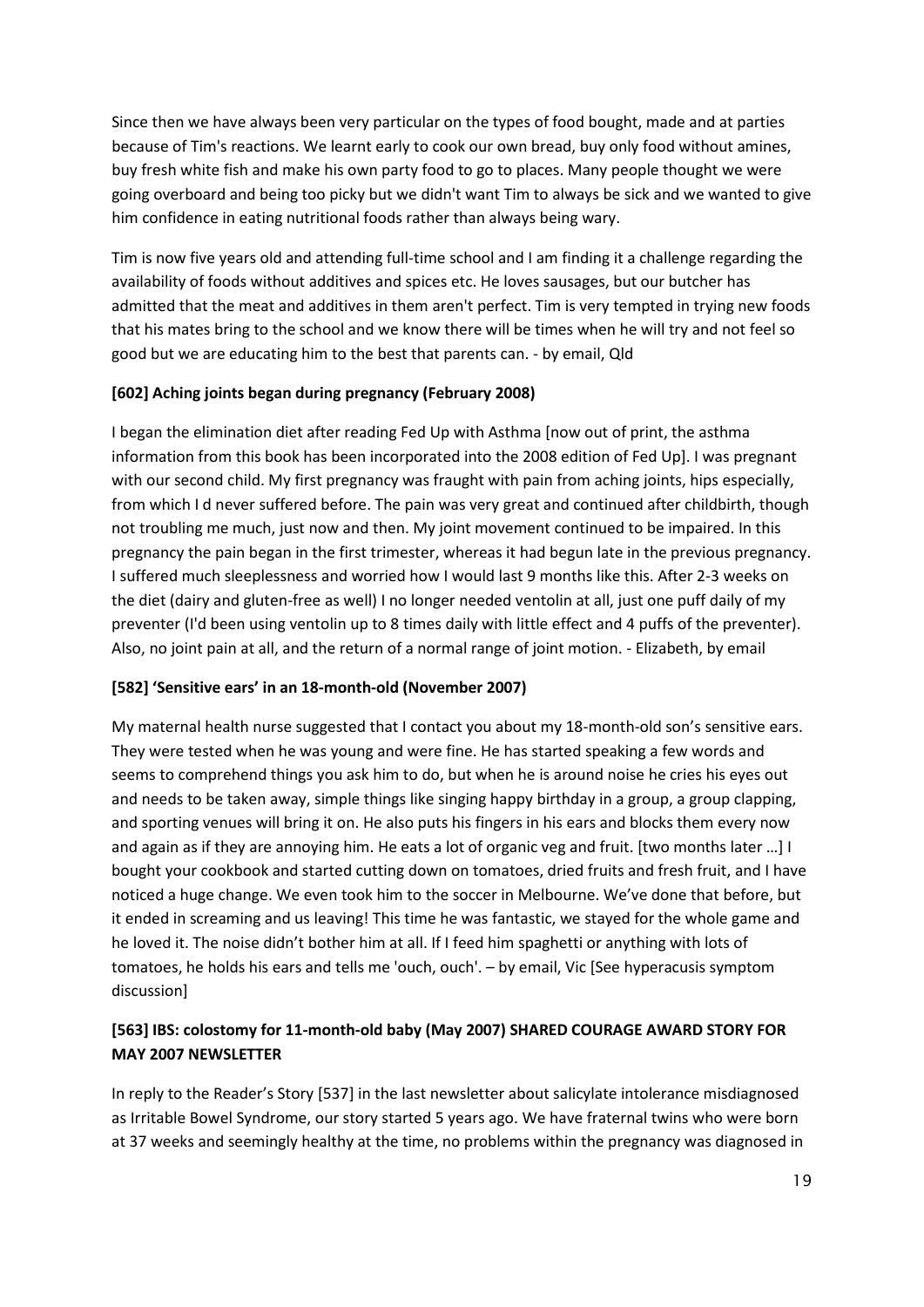regular scans or when they were born. My first clue, looking back, that twin 2 may not be all right was her failure to use her bowel until day 3. I remember her gagging on day 1 and being told by the nurse that this was common in newborns until they had their first motion.

We then continued on a very long path during her first twenty-one months of life with an unsettled baby. Both twins were breast feed however twin 2 was always unsettled. At 6 months we decided to introduce solids - starting out with farex and progressing to adding small amounts of pureed fruits, ie pear, apple, etc 'all the safe ones'. To our shock twin 2 started to get the most horrible nappy rash with excoriation and bleeding. We couldn't understand it and were regular with her

nappy changes, we also noticed that she would strain whenever she tried to use her bowel. We went to see her Paediatrician who prescribed hydrozole cream and amoxil drops, suggested we try some small amounts of vegetables and sent us on our way.

Four months had passed and we were increasingly worried for our daughter who still suffered from the terrible nappy rash and constant visible straining when using her bowel (most unusual in a baby) and was generally unsettled. By now we had tried cows' formula (which resulted in vomiting) and soy formula (which resulted in diarrhea) and we had also noticed that with fruits the problem was worse. Things didn't improve and after many calls and visits to our GP and Paediatrician we decided to see another Paediatrician.

The next Paediatrician suggested we trial a prescribed formula for 2 weeks of 'Alfare'. This resulted in violent vomiting and trip back to him whereby an ultrasound was performed and we were informed that she in fact had chronic constipation, with a large mass in her colon. Our daughter was now 11 months-old and had to have immediate surgery to remove the mass which resulted in her having a colostomy for 3 months.

We were assured by the Paediatric Surgeon that in fact her problems were not food related and that she was born with an 'anorectal anomaly' and that all would be ok once the colostomy was reversed. To our disappointment as soon as the colostomy was reversed we went straight back to the problems of severe nappy rash and excoriation on her full diet. Our daughter at 15 months was then seen by a Professor at the hospital who diagnosed disaccharidase deficiency (sucrose

intolerance) to be the cause of the excoriation and unsettled behaviour; not the case.

Somehow eventually after breaking down many times and a visit again to our GPs rooms in desperation we were finally sent with a referral to the RPA Allergy Clinic (daughter 21months old). This was like a dream come true, they did a skin prick test for allergies; which showed no positive reactions (as suspected it would by the clinic Paediatrician). We were then talked through food intolerances and naturally occurring chemicals in foods which caused intolerances in some people! The evidence was there in front of us and we couldn't believe it we finally had answers. Our daughter is now a healthy 6.5 year old, on a low salicylate and mainly low chemical diet who continues to thrive and hasn't looked back. We do trial new foods occasionally and are starting to add small amounts of moderate salicylates to her diet and some dairy (her main drink is now rice milk). We know straight away if she has overloaded as this results in usually loose motions or not being able to control her motions. For us the evidence is overwhelming and we are just very grateful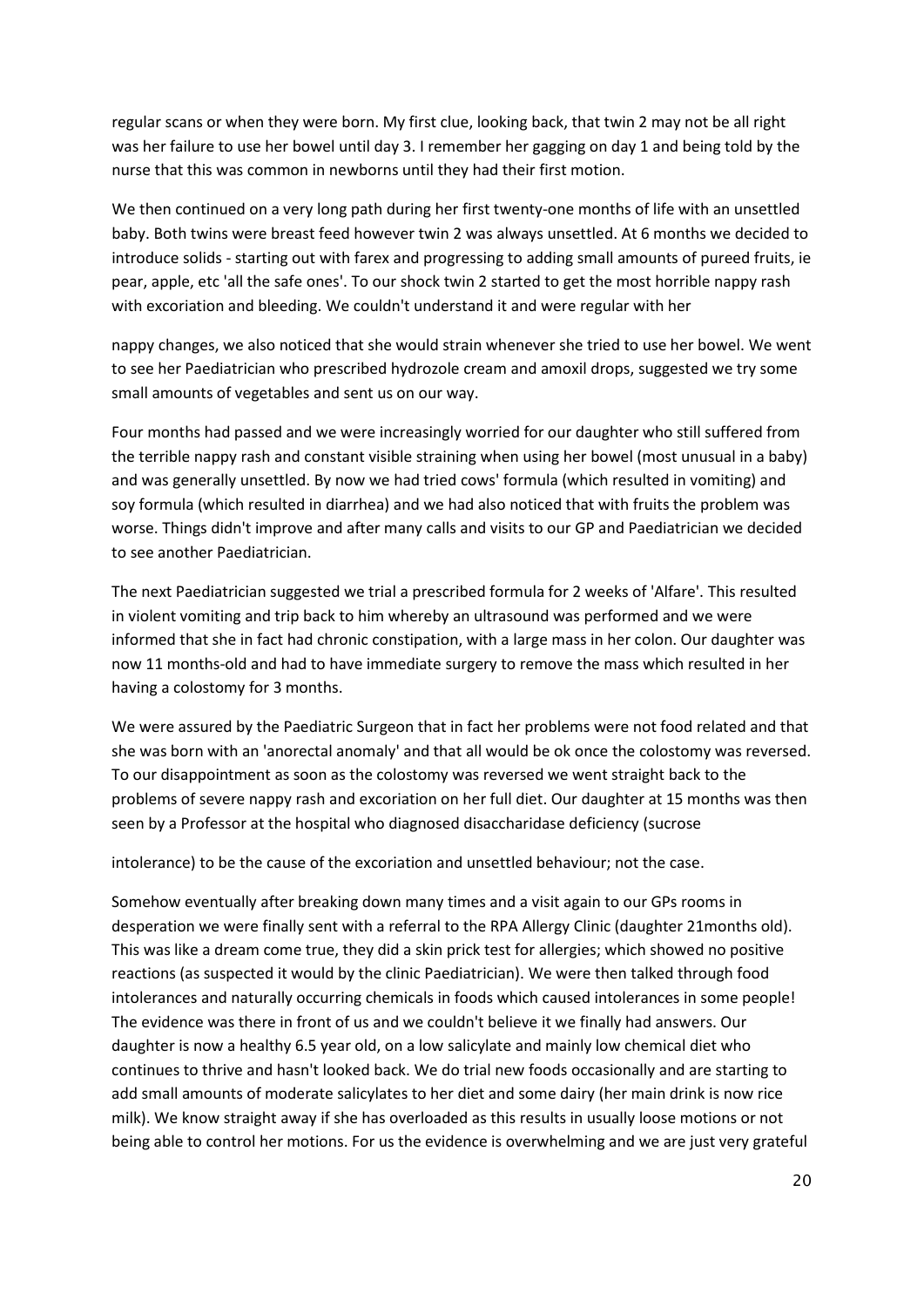we have our daughter and we can now give her answers and solutions so that she continues to enjoy good health and happiness. - by email.

# **[485] 635: Devondale Extra Soft (January 2006)**

Our 1 year old twin boys started reacting to something they were eating about 2 months ago. It seemed to happen after they had eaten a sandwich. At first we thought it was the food acid in the jam or cream cheese so we eliminated these from their diet. But a couple of days later they had a reaction after eating bread with Devondale Extra Soft butter on it. We looked at the ingredients and came across 635. We had only been using this butter for about 2 months. We have stopped using this butter and will continue to watch out for 635 in other products. The boys' reaction entailed an itchy red and blotchy welt-like rash on their face and a severe and painful nappy rash all over their bottoms and genital area. We hope that this flavour enhancer and the associated reactions become general public knowledge and 635 is banned from use – Katrina from Brisbane, Qld. (Note this product no longer contains 635 after pressure from the Food Intolerance Network).

# **[451] Severe eczema and cradlecap in a fully breastfed baby (August 2006)**

My two and a half year old daughter has had severe eczema and cradle cap since she was a few months old, I never made the connection between the eczema and food allergy because she wasn't even on solids when we first noticed the eczema. She was fully breastfed and I am embarrassed to admit that it didn't occur to me that what I ate may be causing the rash! I had her to the doctor plenty of times over her first two years and came away with all sorts of creams and lotions, but nothing that worked. (Mind you the doctor never once suggested food allergy either!)

Anyway six months ago she had an allergic reaction to peanut butter, we took her to an allergist who performed skin prick tests and not only is she anaphylactic to peanuts but also allergic to egg and tomato. We eliminated all nuts and egg and tomato from her diet and whilst she improved and her cradle cap went, her skin still didn't clear up. She still scratched a lot (mostly at night), got allergic shiners under her eyes, and always seemed to have a slight cough and a clear runny nose.

I recently got hold of Fed Up with the idea of doing the elimination diet then slowly introducing things back in to see what else may be causing her eczema. I am pleased to tell you that the eczema is now completely cleared up along with all the other symptoms simply due to avoiding all preservatives.

Before going fully failsafe we eliminated all those nasties from our diets and what a difference it has made! I just want to say thank you for what you do and for making it so much easier for parents like me, who 18 months ago had no idea what 160b or 282 were and thought I was giving my children healthy food with their yoghurt and cheese spread etc. I almost look at my daughter's anaphylactic allergy to peanuts a blessing in disguise, because if not for that I never would have investigated food allergies and would still be obliviously feeding my family all sorts of nasty things.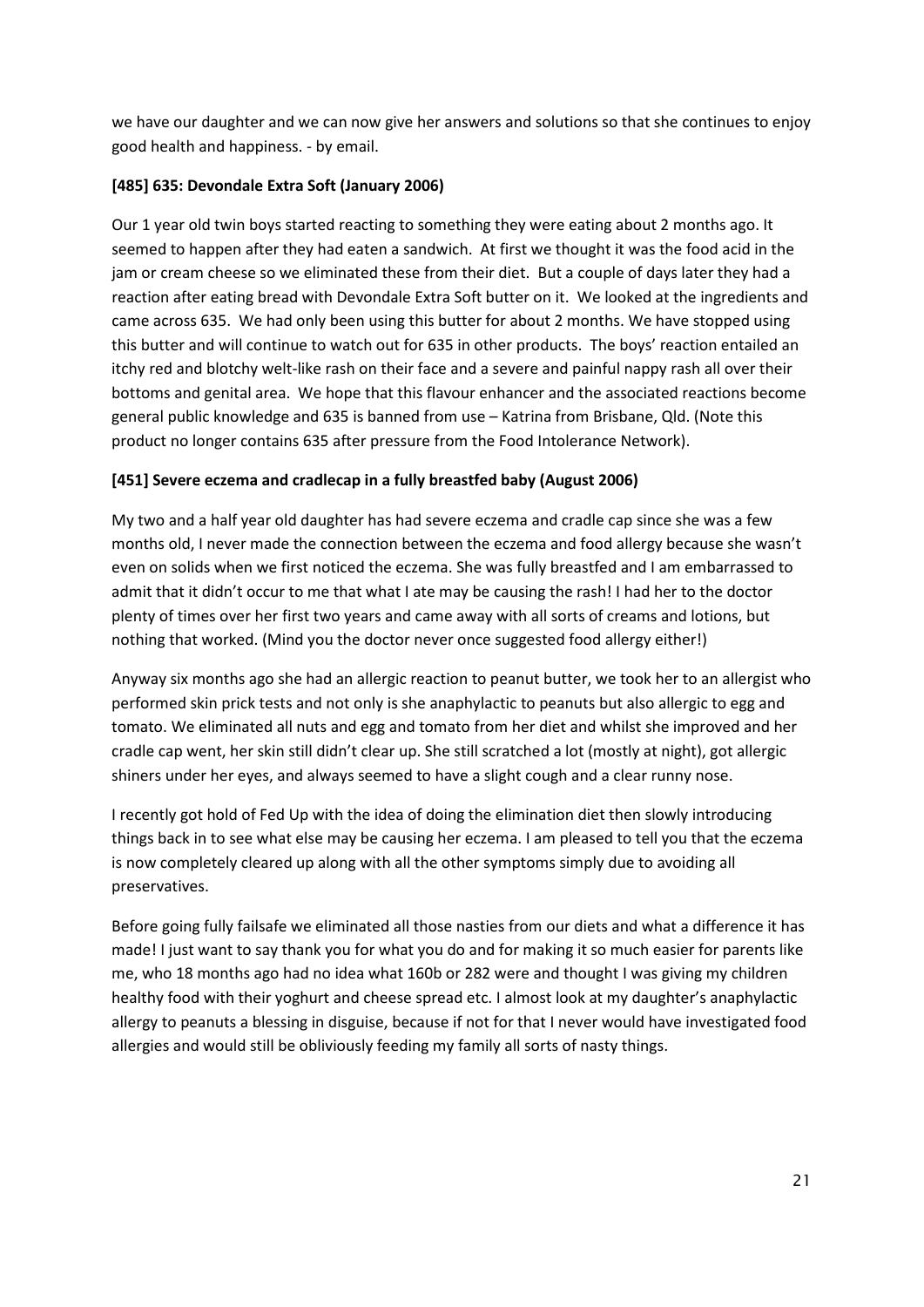# **[409] One-liners (March 2006)**

• I saw my daughter when she was 14 months old transformed in a few days of failsafe, gluten and dairy free diet from so clingy, always crying and screaming - so tense she was felt stiff - to a smiling happy little girl who played normally.

# **[377] I thought we were low salicylate (breastfed baby) (November 2005)**

I cried when I read the stories on breastfeeding babies because that's our world since my son was born 16 months ago - screaming and arching his back until sore big farts release all day and night. I thought we were low salicylate (citrus, broccoli, tomato...) but it turns out it's all the things we were eating - grapes, watermelon, spinach - a difference is already obvious since cutting out high salicylates. - Tasmania

# **[366] 282: "My babies woke up 8 times every night" (March 2005)**

A friend gave me your book "Fed up" to read and I simply can't believe the difference it has made to our lives. I have four children. Three of them have been terrible sleepers right from birth. I have spent a week at Tresillian house with my 3rd child, where he was handed back to me at the end of the week unchanged. My babies all woke up on average 8 times every night and I have been so sleep deprived over the past 8 years that I became postnatal. I have a Degree in Early Childhood and have worked as a Director in a Pre-School for many years, and thought that I could control their behaviour by employing techniques acquired through professional training. It was frustrating to find that I couldn't cope. My first child was such a shock! I simply couldn't leave the house with him.

This book came in time for my 4th and final child. My daughter fell into the same terrible broken night sleep pattern as the others. After struggling for 8 months, she did start to settle down, waking perhaps once a night. This was great until I started her, at age 10 months, on bread. She immediately returned to night waking - for no apparent reason - and also had a clear runny nose. I found that the bread she was having had 282 in it. SO we stopped feeding it to her. Within a couple of nights she again settled down to a peaceful nights' sleep! AND her nose cleared up! I can't believe that it could have been that simple!

My question to you regards my children when they were babies, constantly struggling to sleep could this additive (calcium propionate, 282) have been passed on to the baby through my breastmilk, causing a similar reaction??? [The answer is of course, YES, food chemicals are passed through breastmilk – Sue] – by email

# **[363] Vulnerable new mothers (March 2005)**

Before the diet, my son presented with headaches, itchy skin (in elbows, on legs, usually scratching until it bleeds), black circles under his eyes, "jumpy" behaviour, irritability, day and night pants wetting, pains in the tummy and awful loose bowel motions, blocked ears and sleep apnoea as well as incessant snorting and inability to breathe at night. As a baby he had eczema, colic, could not sleep and fussed with breast milk from 4 months ... somebody needs to support vulnerable new mothers to help their fussy kids, not make it worse by shoving disguised dairy foods (or whatever the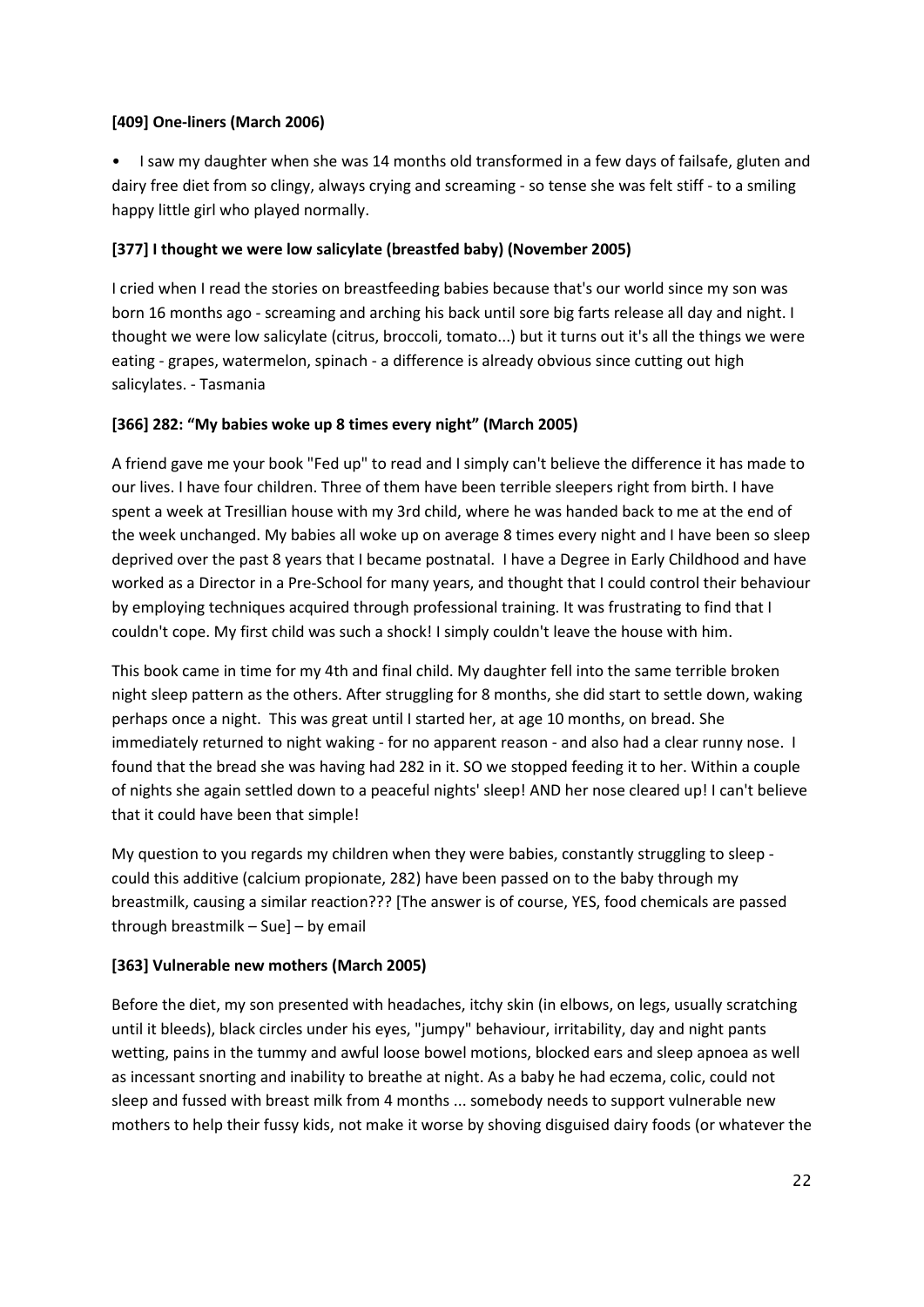particular issue is) down their throats, and then advise the mother to let them scream it out because they obviously have us fooled with sleeping and behaviour problems! – by email

# **[293] 282:Screaming and constant diarrhoea in a baby due to bread preservative (September 2003)**

Right from the minute she was born my daughter Laura was a nightmare. She screamed and screamed and screamed some more. I went around the twist. I had two children under two and it was hard to be up all night with this child and then carry her around all day. The minute I sat her down she would start screaming. I spoke to clinic sisters, doctors, friends and all gave me various degrees of advice. I kept saying that Laura is reacting to my breastmilk but was laughed at and told that that wasn't possible. I now know that I was right and the bread that I was consuming was giving this poor child a huge bellyache.

Life for the first 13 months was, and I won't lie, pure hell. People started treating me like I had PND but it was just this difficult behaviour in the baby. It had not eased with introducing solids and I by now had changed a million pooey nappies. Still everybody told me this was OK

At 13 months, I weaned Laura and she became a little better at sleeping but we still got a poo every nappy and her temperament was a little better. I continued with trying to cope and did the best I could all the while feeling that something was wrong. By 16 months I was getting worried about the nappies as they were causing her terrible pain in nappy rash. As we had moved towns I consulted a new group of clinic sisters and doctors. I had one clinic sister take notice and suggested that I get an appointment with a stomach and bowel doctor. I went to the local GP and was laughed at that this was so extreme and that it was fast transient time of food. This same doctor was consulted again at 18 months and he said that it was toddler diarrhoea. OK. When Laura's new sister was christened when Laura was 20 months we finally discovered what we think is wrong. We went to my husband's family farm and stayed for two and a half weeks. In that time all meals were cooked. No toast, no bread, no sandwiches, no diarrhoea, no nappy rash, sleeping through the night. I went from a child who had 10 runny burning nappies a day to 1 flushable nappy in a matter of days. Laura was cured.

I have since seen the GP who suggested I stay away from bread but gave me no help in finding out why bread was a problem. I went to the clinic sister and asked but to no avail. Then my sister heard about RPA's allergy unit and I was on the phone to them. Wow!!! Within minutes I had my answers. They explained the link between 282 and stomach upsets and runny nappies. They sent me the suggested shopping list and then made me an appointment. I felt like a huge weight had been lifted off my shoulders and now Laura is going great guns. My little girl is happy and sleeping through the night and has yet to react on her diet (day 25). I am lucky because I only did 10 days on no wheat no diary and no soy and have already challenged milk and wheat flour. So far so good.

This is Laura's story and I am so lucky but it is infuriating that nobody listened to me. Doctors were quick to dismiss this problem but our food was affecting her and I was giving it to her thinking I was doing well by feeding her healthy bread. Thank goodness for people like you. My son's preschool teacher recently went to Canberra for your talk and made me aware of your books and website. Thank you thank you thank you. We are now having an afternoon tea information session on food at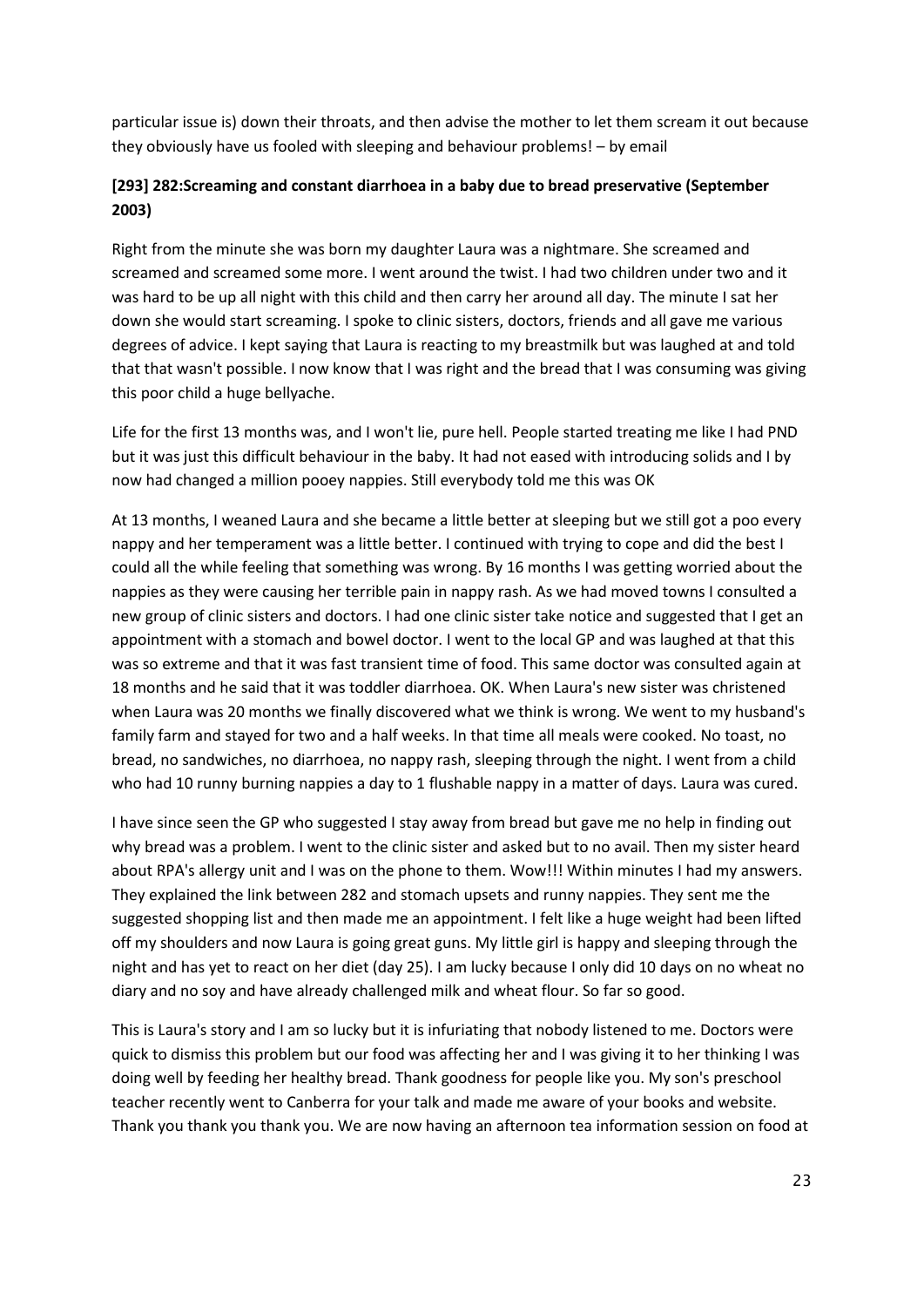the preschool and will include all we know about food and the nasties that can be in it. Now we can educate other parents and try and help our community. - Rose, ACT

# **[152] The first 19 months - Dani's diary (April 2002)**

**Birth** - Chris is born nearly 2 months early. We stay in hospital until Chris is a month old. Staff regularly comment on the huge amount of crying he does and his restlessness. They put this down to a consequence of being prem and assure me he will be more normal and settled by the time he was due to be born.

**2 mths** - Chris doesn't settle - he gets worse, screaming and crying all the time all day and night. Regularly passes out from lack of oxygen. We try every colic remedy available - nothing helps. I even try giving him a range of formulas on the doctor's advice - none of these make any difference so after a few day on each I go back to breastfeeding.

**2 1/2 mths** - we notice Chris has a serious hernia and needs an emergency operation - his stomach is split right across and the muscles are trapping the arteries going to the testes - we hope no permanent damage is done - staff and doctors tell me it was probably caused as a result of the bad colic he has and him pushing in pain all the time. They assure me he will be a lot better when his stomach heals and should settle down - a bit of a contradiction but I go home and hope.

**3 1/2 mths** - I am totally exhausted and can not cope at all anymore - sick of the lack of support and everybody telling me that babies cry and I should just get over it. They all think I am a hypochondriac. I start colouring behaviour charts showing his screaming/crying/grizzling and sleep. I now know I am not exaggerating or pulling things out of proportion - the charts show he is worse than I thought. He is crying and screaming for about 18 hours out of 24. When he does sleep out of exhaustion it will be for one or two hours only - generally throughout the night. He rarely sleeps during daylight hours.

I ring my doctor in desperation. I am afraid I might hurt Chris if I don't get some sleep soon and get him sorted out. My doctor admits us to hospital. The staff take over Chris and I get to sleep. Staff are amazed at the amount Chris screams - at first they think it is just because he is away from me and home but I assure them he is the same at home. His crying continues non stop even after being in hospital over a week and in my arms a lot of the time. The doctor suggests we try the elimination diet. We see our local dietitian. I start the diet. The dietitian suggests we don't give Chris any solids for a while. I read somewhere that he shouldn't get them until he is about 7 to 8 months old.

**4 1/2 mths** Chris is getting a lot better. He isn't screaming near as much though is still crying a fair bit. We really notice it when I eat anything on the no go list - we have to cope with his screaming within 24 hours. Chris's diarrhea is nowhere near as constant. He is now sleeping for 4 to 5 hour blocks at night and settling quickly after a feed and change. His body language now shows more tiredness rather than pain symptoms when he is upset. His reflux has disappeared.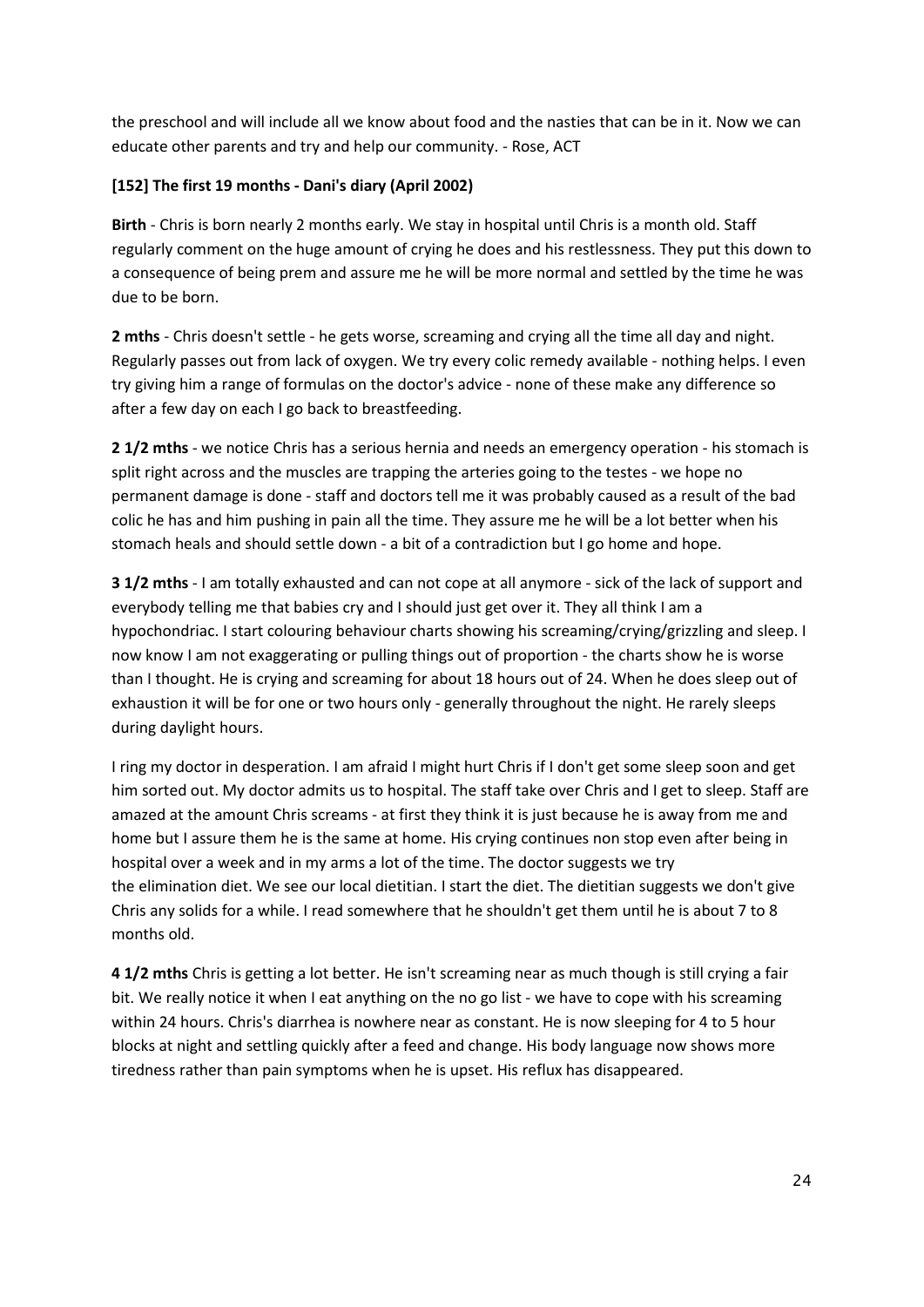**5 1/2 mths** My behaviour charts show that Chris is improving a lot. He is now crying more than screaming. He is slowly getting over all withdrawal symptoms of the many chemicals in the foods that I was eating that were affecting him. I still can't get him to sleep during the day. (The diet is not as effective as it should be because I am making salicylate mistakes like drinking way too much lemonade and eating lots of carrots and pumpkin - but I don't find that out for another 10 months.)

**7 1/2 mths** We start using management strategies to try to get Chris to sleep during the day. Our doctor thinks he can't sleep as he doesn't know how and is not in the habit. We succeed after a week and now Chris is sleeping for 2 hours in the morning and afternoon. We also introduce some solid foods. Chris's crying and grizzling improves hugely. He is now actually appearing to be really happy sometimes.

**12 mths** Chris weans himself and has been on Neocate ever since - other formulas such as soy cause instant unpleasant reactions - back to no sleep and crying a lot.

**14 mths** Chris goes off all carrots and pumpkin - makes it really hard for me to find foods to get him to eat as he eats a huge amount of each of these. We notice a big change in Chris - he stops grizzling altogether and is suddenly really easy to manage. He is a lot more agreeable!! Have a look through my books and discover that pumpkin and carrot are moderate in salicylates - I thought they were low!! No wonder he wasn't 100%. He was obviously getting too many salicylates!

**19 mths** Chris is now fantastic. We are really enjoying him. He reacts to all the things avoided on the elimination diet still so it is not much fun when we try challenges. We really pay for it - he reacts differently with different chemicals. Salicylates, preservatives and amines make him scream in pain and he gets diarrhea. Preservative 282 in bread is by far the worst - within 3 hours Chris is screaming in agony and has chronic diarrhea. When I was breastfeeding and ate 282 he would react within 12 hours. Colours make him really hyperactive, uncontrollable and he ends up getting hurt. - Dani, WA

## **[151] "We were doomed from the start when you look back on it" - Rita's baby (April 2002)**

"We were doomed from the start when you look back on it."

I grew up on the Great Lakes in Canada. My father worked at Allied Chemical (located on the water) for 20 odd years. We ate fish that he caught in the Lakes two or three times a week. I remember tumours being common in these fish in the latter days. I do wonder what effect living in this environment and eating the fish has had on the situation I am presently in.

I used to be a hairstylist, but had to give it up due to reactions to colours, perms, allergy to latex gloves and sensitivity to customers' perfumes. I also have hayfever. My husband has asthma and seasonal allergies and his whole family has asthma.

From birth, our daughter never slept more than 40 minutes at a time, day or night, and by the second week she screamed most of the time. Nobody understood why she wouldn't "just fall alseep" in her pram or her crib or the car. She was seen by a quite a few doctors, midwives and early childcare nurses but no one did much except to label it reflux and say it would correct itself. Tresillian (mother and baby program) gave a different answer every time. Nursing Mothers put me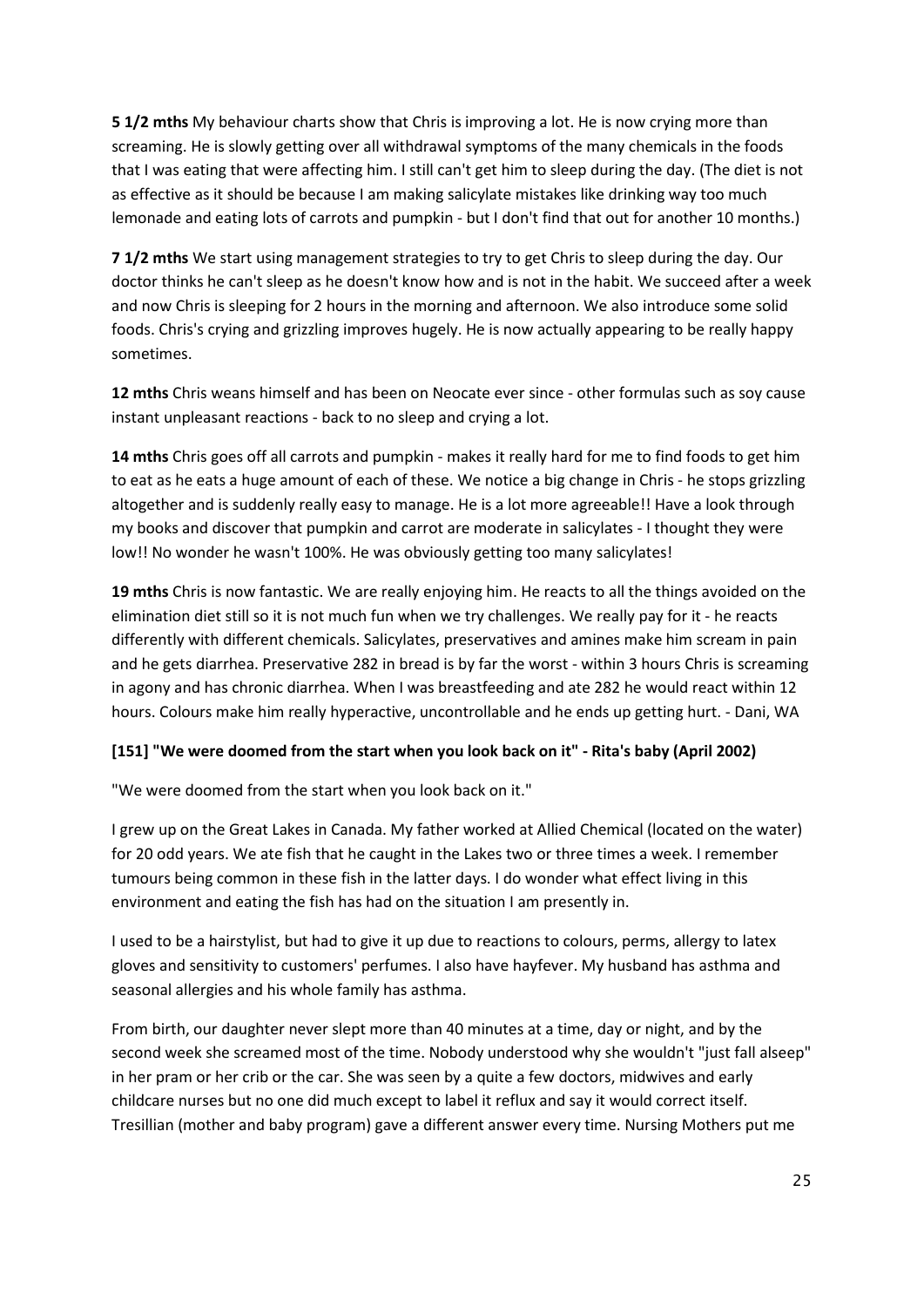on a high salicylate diet and told me to feed her around the clock. Needless to say she was totally out of sorts, crying all the time and inconsolable!

Then an early childcare nurse lent me a copy of Fed Up and sent me to a dietitian. I immediately started on the elimination diet. My baby calmed down in the beginning, but it wasn't a cure all. I was to the point of just eating rice, chicken and egg and trying to keep my milk supply up to breastfeed. When my baby started losing weight we went to RPAH and started on Neocate. It took a few weeks to wean her but once she was feeling better she accepted it.

Once she was settled we tried to slowly introduce foods from about 6 or 7 months. Except for a small amount of potato and chicken she reacted terribly to everything. She would wake all through the night screaming, refuse a nap and scream all day, refuse her formula and food in general. She was irritable, had loose bowels several times a day, and would be very aggressive.

I also try to stay away from all chemicals in the house for cleaning. She has had terrible reactions to paint fumes in the early days when I didn't realize how sensitive she was. We were trying to renovate our house, that's on hold for a long while.

I had never heard of this before. Allergies to nuts and things yes, but food intolerance and everything that goes along with it, no - Rita, NSW

## **[146] Restless babies from tartrazine (yellow 102) (February 2002)**

"Thank you so much for the **["Restless Babies" article](https://www.fedup.com.au/images/stories/presentations.pdf)**. I recommended it to a distraught mum in the USA via a

breastfeeding support bulletin board. She was shocked to discover that the artificial yellow colour tartrazine (102) was hiding in many 'healthy' foods. Within just two days of changing her diet, her baby had a normal sleeping pattern. Not only that, but her two-year-old 'spirited kid' is much calmer, and has stopped throwing incessant tantrums. Other board members have benefited from the article, including one mum who recognised the frothy 'cappacino' poops mentioned. She had asked her pediatrician about it, but he had no idea what caused it. Changing her diet to exclude tartrazine cured both the frothy poops and the night waking."

Here are the foods that the USA mother was surprised to find tartrazine in: potato bread, yoghurt, canned soup, margarine and cough syrup. She was also eating, and feeding her two year old, cakes/cake mixes/donuts/muffins/snack cakes, ice-cream, cookies and crackers, drink mixes, lemonade, pudding mix, boxed meals, rice and pasta dishes, cheesecake, butterscotch candy, jelly and chips all containing this harmful additive.

## **[137] Unsettled breastfed baby (December 2001)**

My sister is finding life much easier with her baby thanks to modifying her diet. She removed very high salicylates and amines and it seemed to have an immediate affect on his behaviour. They now have much more settled nights. She found that every time she ate even a small amount of tomato, wine, chocolate etc, that they had a difficult night and that it just wasn't worth it! Thank you for your information and support. It was also very helpful for me as a breastfeeding counsellor to be involved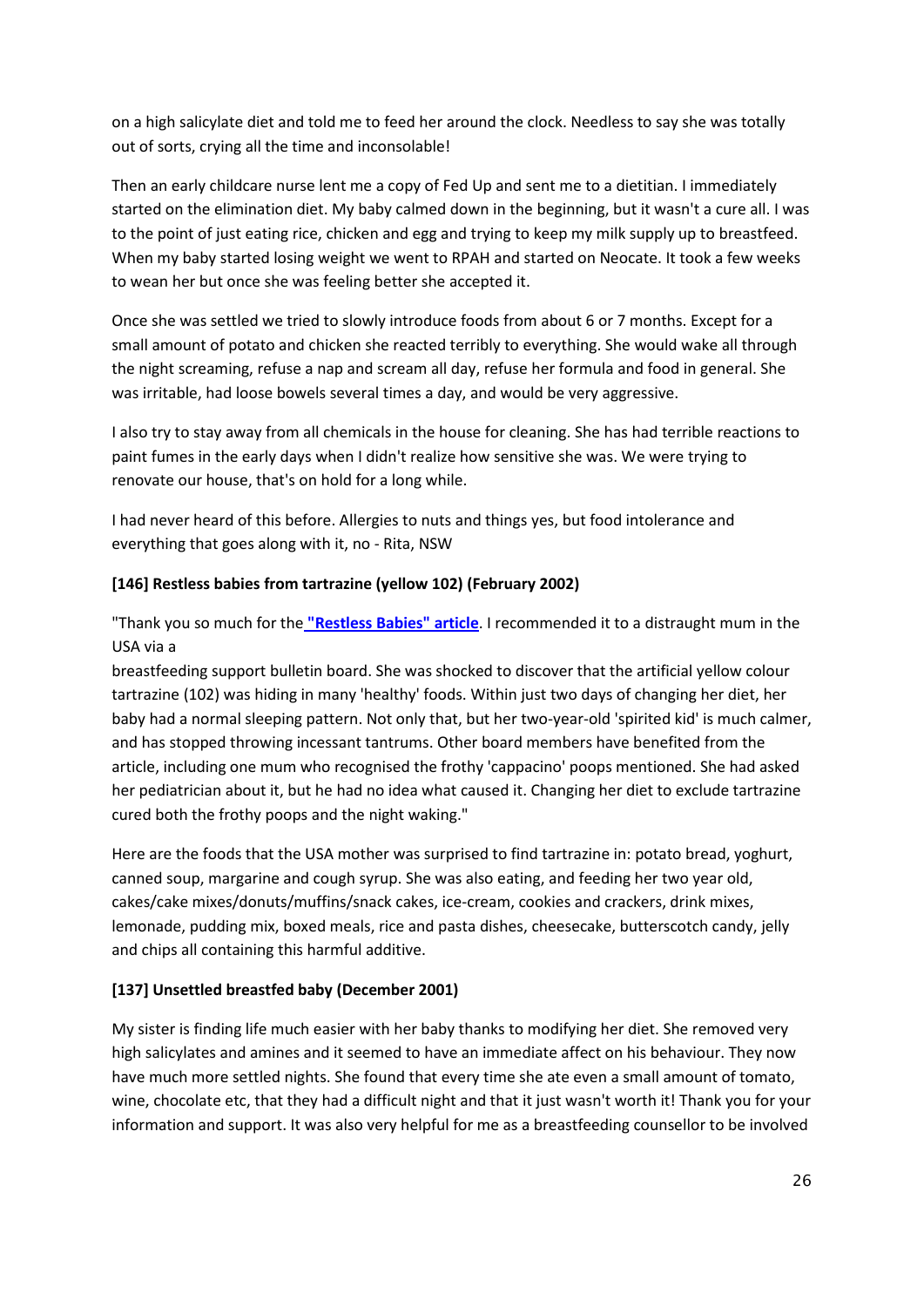with a particular case and to see that diet can have an effect. I feel more able to suggest to mothers that this might be something to look into if their baby continues to be unsettled. - reader, Qld

# **[121] Baby affected by food chemicals in breastmilk (August 2001)**

I have a 10mth old baby boy who he screamed for the first 3 and half months of his life all day and half of the night until my doc got me onto a dietitian and we tried the elimination diet. Every time I do food tests he reacts by screaming in agony within 24 hours and often gets a nasty red rash on his face and not so severe rash on his back and stomach. Before we tried the diet, we were hospitalised twice because I just couldn't cope. He reacts to most additives but the bread preservative is the worst and he also reacts very badly to amines. - Dani, WA

## **[091] New mum with challenging child (October 2000)**

"I am a new mum, my baby is nearly one year old. I am reading your book Fed Up and it is making a huge impact on my life. My daughter was a challenging child in the early part of her life and this created a lot of stress for me and my husband. I felt strongly that the food I was eating upset her through the breast milk. Could this have been why she was so difficult to get to sleep???? We have finished breast feeding and I plan to follow the FAILSAFE diet as much as I can … Thank you and keep doing what you're doing." - reader, email

# **[085] Scared to break the spell (October 2000)**

"I haven't been game to write and tell all about how we are going in case it breaks the spell, but I have had my daughter on a FAILSAFE diet now for 6 weeks, and we have been on a high ever since. We never thought we would ever enjoy our family again, but here we are loving every day with her and everything she does. She has slept through since the 2nd week of the diet. She has gradually lost all signs of her rash, she is happy just pottering around without needing to be constantly nursed or consoled, and she is also beginning to 'trust' food again and eat what is offered to her.

I never thought that this diet would ever get easier, or that I would ever just be able to reach into the cupboard and pull out something to eat, but it is getting more and more second nature … I have not yet walked down the challenge road, I am a little scared to give up my darling baby who is for the first time in her life receiving the love and the now obviously more comfortable life she deserves. My family and friends have been extremely supportive, and help me watch her like a hawk at any family or social gathering where there is food present. She is also allergic to a few foods and so this is doubly important, especially for peanuts where she may need an adrenaline injection if she consumes anything with peanut in it, this could be as innocent as any chocolate bar or as obvious as a peanut paste sandwich." - discussion group,

## **[071] Last night I actually got to sleep six hours (September 2000)**

I am currently reading your book "Fed Up". I have a 3-year-old as well as an 8-month-old whom I'm breast-feeding. Both my children have suffered with severe colic and reflux as well as skin allergies. I have been convinced for a while now that it had something to do with their diet. I did not know where to start in finding out what may be the cause as every doctor that I have been to see just wanted to give me more medication. I have started both my children as well as myself on the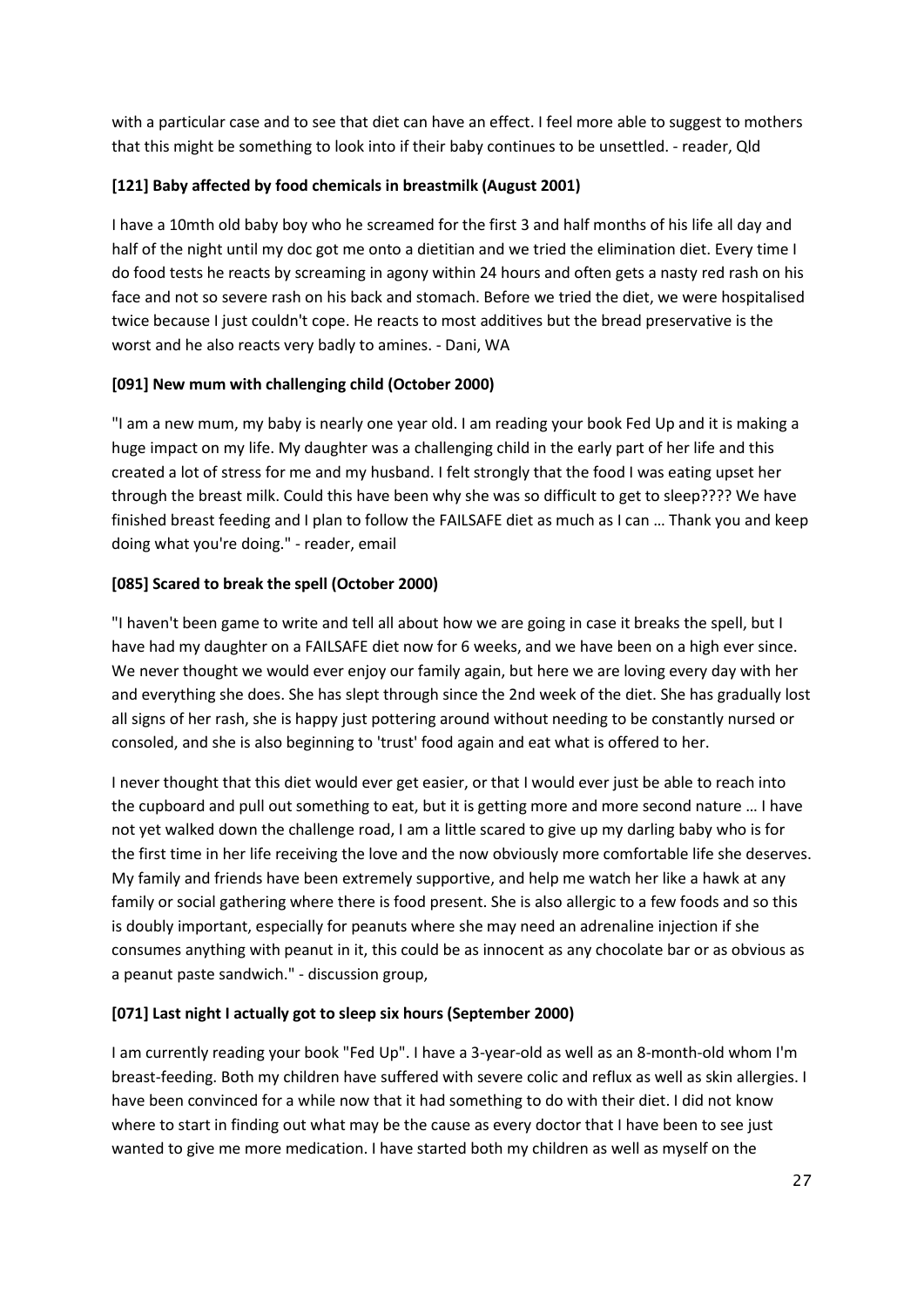elimination diet. It has been three days now and I am noticing a big change in my 3-year-old's behaviour where she is not depressed when she wakes in the morning. My 8-month-old has stopped vomiting. Last night I actually got to sleep six hours straight without having to see to the baby two or three times … I would like to seek help from a dietitian who agrees with the elimination diet … Thank you so much for your book. It makes so much sense to me.

# **[074] Frequent ear infections (September 2000)**

My son is still clearing his throat but I have noticed that it is getting less and less the longer I have him on the FAILSAFE diet. He does not have too much dairy as I cut that out at a very early stage. From 3 months old he started having really bad ear infections and would sometimes take antibiotics twice a month for it. The doctors then suggested grommets and that's when I went to visit a naturopath who told me to take him off all dairy. Since then we have not had one ear infection. discussion group

# **[065] "A difficult baby" - reflux, colic, crying, rash, sleeping problems (September 2000)**

Right from the day she was born, my third child was a difficult baby. The sisters at the hospital commented on day one that she was acting like a day three baby - all unsettled because of the milk coming in and hormonal changes. At 6 weeks she was diagnosed as having reflux and was given suitable medicine, not enough, at 8 weeks she was prescribed a herbal medicine to have in between doses (peppermint base), at 9 weeks she was diagnosed with colic as well and we treated her with all three medications to no avail.

By 12 weeks somebody suggested she will be fine once she starts on some solids (she is obviously just one of those really hungry babies). She cried all the time, she would not go to sleep, she would not stay asleep, and she was only happy if she was being nursed, if you could call it happy. I feasted on my saviours, champagne, burritos, curries (well, Indian babies survive!), and treated myself to a strip of licorice just about every day. I knew she did not like me drinking champagne, but I joked about being in denial about it, thinking I deserved it.

Our new baby had a fine rash covering most of her body, we all thought that makes sense, her big sister has eczema. Her irritability was I thought lactose intolerance maybe, I am slightly lactose intolerant. She had 7 ear infections in 5 months and had grommets put in at 8 months, but I had ear problems, sinus problems, and grommets as a child as well. We went to a sleep clinic to try and get her to learn how to go to sleep, we thought that maybe she did not read the book about how third children are supposed to fit in to our routine and lives. FINALLY after many trips to the doctor and an allergic reaction to an antibiotic, my clever doctor suggested a salicylate- free diet for our baby (not me though because the sensitivity was not really the problem just another thing to try).

Things improved, sleep was achieved when she rolled over on to her stomach, and crying was reduced from 50 minutes of controlled crying to now 20 minutes of controlled crying, every night, every sleep, 4 to 6 times a day. Hell hath no fury like a mother of a child who does not sleep, if baby is woken up. She was still waking up at night like a clock-watcher, and was usually unable to be settled without a breastfeed and then not usually under an hour.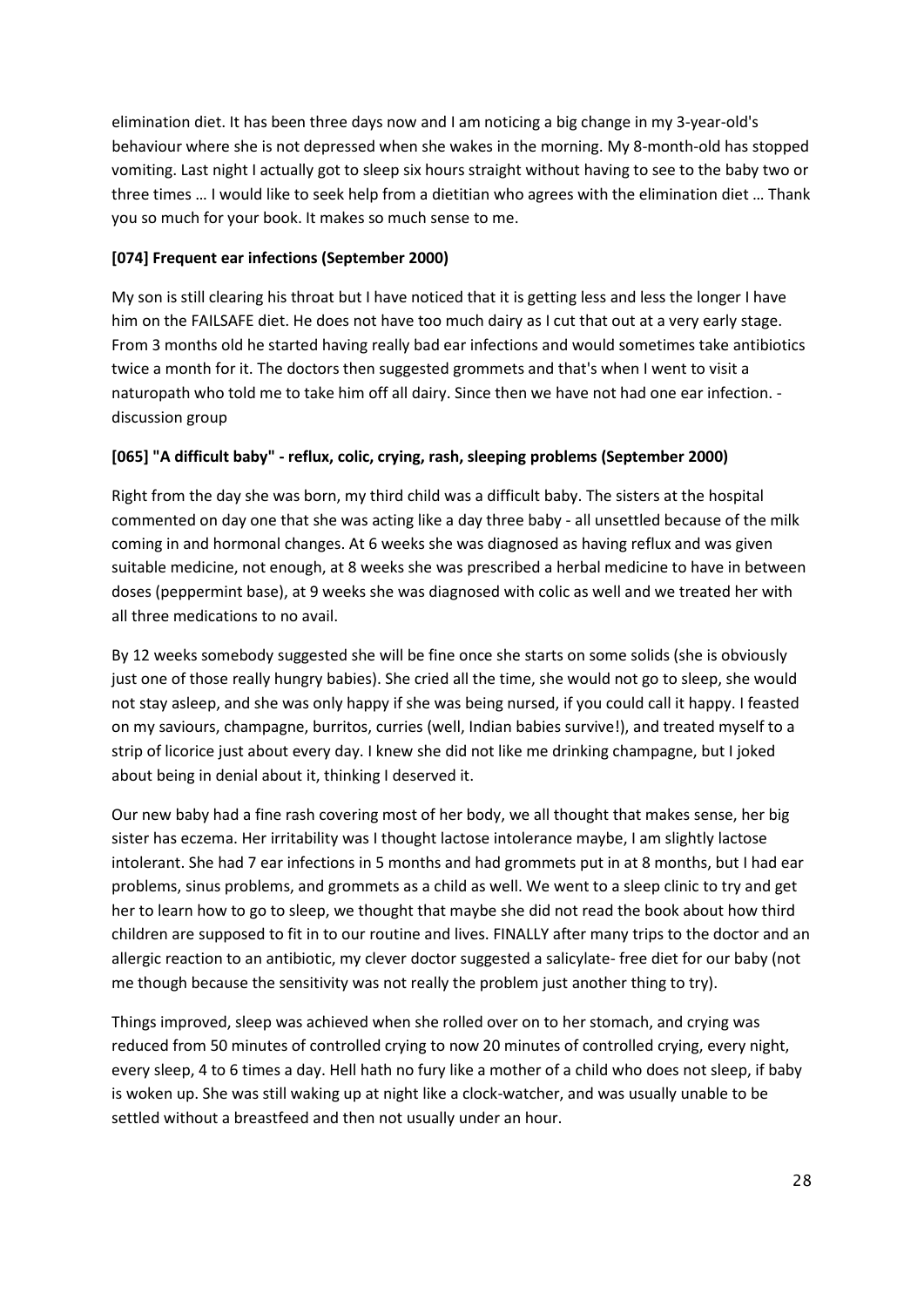12 months old... still having problems. We have now discovered she is allergic to milk, eggs, bananas, peanuts, Keflex, BBQ spices, and is still on her salicylate free diet (well low salicylate anyway, because it's not really a salicylate intolerance it just makes us feel like we are doing something). She is still waking up at night, but getting better to settle. Some nights she actually sleeps through.

After 12 months ( plus the 5mths I suffered with indigestion during pregnancy) of sleep deprivation, the rot had finally set in and I have succumbed to many illnesses that I could not fight off, so, I gave up breastfeeding.

Well you could knock me down with a feather. The child sleeps. Goes to sleep. The rash disappears. Her first plasticine poo ... 14 months old ... where do we go now? It seems that her new food allergies are becoming more frequent and more aggressive since I stopped breastfeeding.

This brings me to you. I found your book!!! I sat down and started reading your book, not in order, and found her symptoms all over the place. I also found my 8 year old, who scored 3s on eczema, growing pains, restlessness, difficulty falling asleep, night wakings, anxious, vague, concentration, unmotivated, disorganised, easily distracted (she scored a 5 here), moody, irritable, and 2's on fidgety, "jumpy" behaviour. … What I have benefited most from so far is the relief that I am not crazy, nor the only person in this situation. Thank you for taking the time to write your book.

P.S. Can you tell me if McVities Hobnobs biscuits are okay? The ingredients are: Rolled oats, wholemeal flour, sugar, hydrogenated vegetable oil, vegetable oil, partially inverted sugar syrup, raising agents(sodium bicarbonate, ammonium bicarbonate), salt. [There are probably antioxidants (310-321) in the vegetable oil, so you would have to limit the quantity]. - reader, email

## **[060] "I have not enjoyed one bit of those months ..." (July 2000)**

I bought your book, "Fed Up", yesterday. I read half last night, and am very anxious to start the elimination diet. My daughter is 9mths old. I have not enjoyed one bit of those months. Every night is miserable, and days are small catnaps. I was told she had reflux, but I believe that it is the result of something else. Everything I have read in your book has made sense. I intend to start the eating program asap ... I know there is a beautiful child inside ... - reader, email

# **[004] Daniel's story: severe colic and reflux (June 1999)**

From the minute Daniel was born, he was a very unsettled baby. We went home on day three and I expected he would improve when my milk came in. I work as a midwife, so I had some idea of sleepless nights etc, but nothing had prepared me for a baby who screamed constantly when awake and slept very little. My mum said I had been a very colicky baby and my mother-in-law said my husband David had been an extremely colicky baby - so we presumed Daniel was the same.

After three doses of mastitis, I put Daniel on the bottle at five weeks of age. He was just as unsettled on formula as on breast milk. He continued to have several loose green bowel actions a day. The next day we left for the U.K. - my husband David was transferred over there for what was meant to be five weeks but turned into three months. I think ignorance is bliss, when I look back and see myself taking a screaming six week old baby half way across the world to live in a shoe box hotel room. In the U.K. Daniel continued to be very irritable and unsettled. He posited after every feed and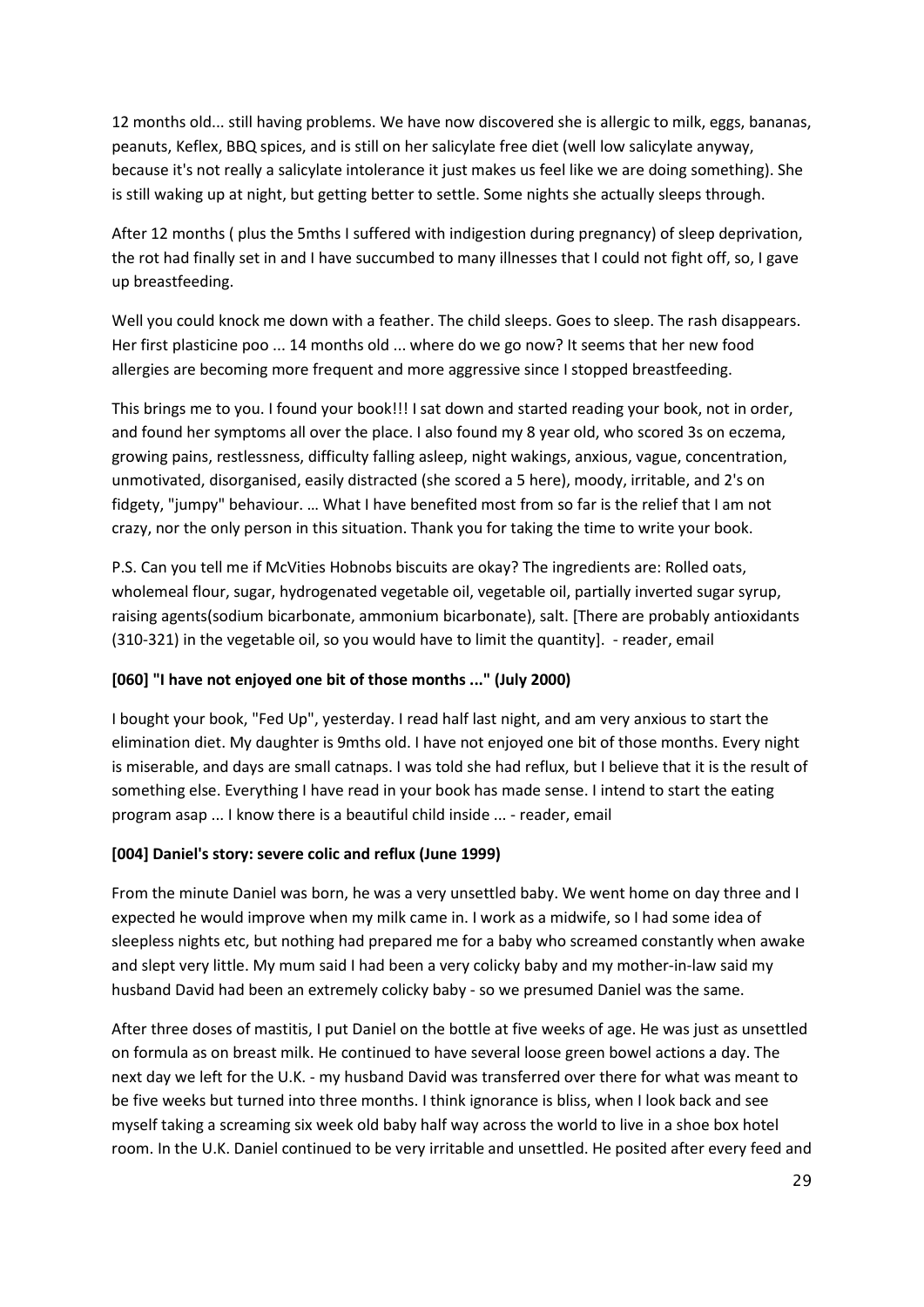only very occasionally vomited. The only place he was happy was in the bath, so we bathed him four times a day some days to keep him quiet. When I look back on my diary of this time, he began interrupting his feeds at about 8 weeks of age. A normal night out for tea (we had no cooking facilities in our room) would be David that would walk out on the pavement with a screaming Daniel while I ate and then we would swap. I remember feeling physically sick myself some nights, he would scream so much.

We visited a doctor for Daniel's immunisations and I told her of his constant screaming - she told me it was colic and that it would improve by three months of age. I started him on solids early in case he was hungry (rice cereal and tinned pumpkin) and changed to a formula for hungrier babies. He seemed better for a couple of days but then was just as bad.

When we arrived back in Australia I took Daniel to a local GP, the one I had seen as a child myself. Daniel was screaming and it was 11 am. This doctor gave me a lecture about colic (by this stage Daniel was four months old) and said, "how could there be anything wrong with a child that has such good weight gains?" I tried to explain that it was taking 1-2 hours to feed him a bottle, but he just gave me a lecture on midwives not making any better mothers. He threw a referral at me for a paediatrician on the way out the door (I think only to cover himself).

I tried making an appointment with the paediatrician, but. being Christmas, there were none available for another month. So we continued to battle on and tried Daniel on a soy formula which seemed to help for a while, but then he just went back to square one. He got worse with his feeds, arching his back. We would bang toys on his bottle to distract him. At this stage most nights he was sleeping though and I think that was the only way we survived. He continued to scream and whinge all day and I'm sure he was exhausted at night and that is why he slept. Despite all this he continued to gain weight and reach all his milestones. I lost weight rapidly and was lighter than before falling pregnant. We contemplated that he was just an attention-seeking baby because when we played on the floor, or took him somewhere different, with different toys, he was okay.

The feeding continued to get worse so two and a half months after seeing the GP, when Daniel was six months old I took him to a paediatrician He immediately diagnosed reflux and oesophagitis (inflammation and ulceration of the oesophagus) and started Daniel on Ranitidine (Zantac) which reduced the acid in the stomach, to stop the 'heartburn' type pain. I will never forget what a relief it was to get a diagnosis; little did I know that this was only the start.

Daniel's feeds immediately improved on the Zantac but he continued to be very irritable and whiny between feeds. Three weeks later we started him on Prepulsid (Cisapride) which increases the rate of the stomach emptying, but it didn't seem to make a great deal of difference. We tried him on Nutramigen, in case he was cow's milk intolerant. It seems to help for a couple of weeks, but then he just went back to the old irritable Daniel.

I had become suspicious of a few things in his diet. We went camping over Easter and I gave him a Heinz tomato based baby food - it came out the other end looking nearly same as it went in and Daniel was extremely unsettled all weekend. A booklet from a support group for reflux babies mentioned avoiding acidy foods for reflux babies so we presumed that was the reason it was upsetting him. Luckily, for this reason, we didn't give him Kiwi fruit, oranges or fruit juice.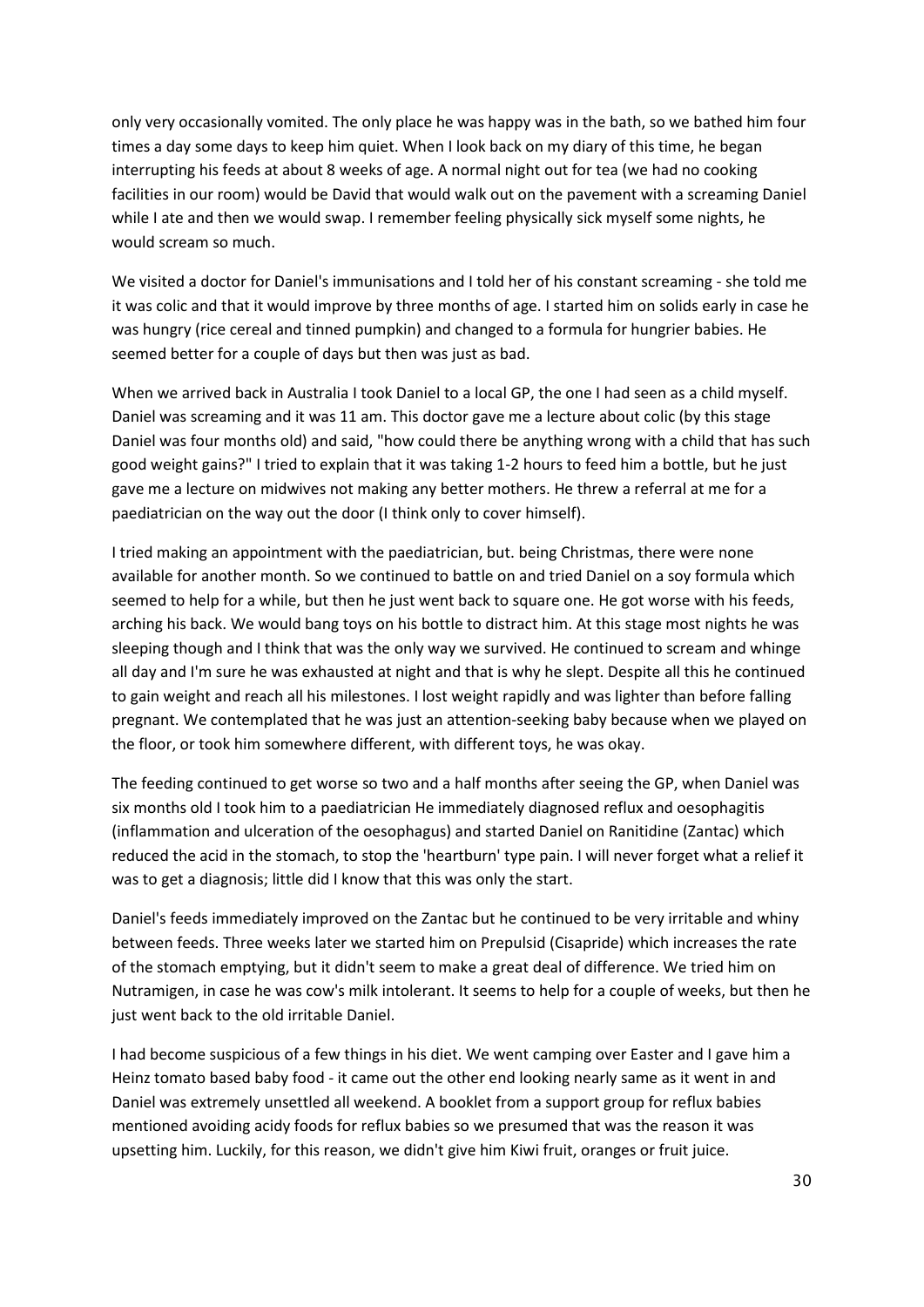At eight months of age he was still whingeing all day and throwing huge temper tantrums (head banging the dishwasher) so our paediatrician organised a barium swallow. He also started him on Mylanta four times a day. The first week on Mylanta he was wonderful and that week he had the barium swallow, which was normal, much to my disgust. The next week he was worse than ever. I stopped the Prepulsid at 12 months and started Daniel on cow's milk, which made no difference. At this time I went back to work two days a weeks and left my mum to cope with Daniel - there was no way a child care centre would have taken him. I think going back to work was the best thing. I would come home after my two days and feel ready to cope with another week of life with Daniel. My mum says she even dreaded him coming for the two days sometimes.

Around this time I tried a naturopath, masseur and chiropractor, but nothing really helped.

By fifteen months of age he was no better. A normal day was leaving him scream to get him to have his afternoon sleep and to settle at night. I would put him in his room several times a day on a bad day and sit for ten minutes and try to calm myself down. Normal daily talks such as cooking meals and washing were all done while he screamed.

I returned to his paediatrician and he referred us to a gastroenterologist at the Royal Children's Hospital in Melbourne. He told us that he doubted Daniel's behaviour was due to reflux (Daniel smiled at him and played with the toys in his room!) He advised I stop the Zantac and organised for him to have a pH study (monitors acid in the oesophagus over 24 hours) and gastroscopy (tube to look at the stomach and oesophagus). After stopping the Zantac, David actually seemed a little better and stopped his head banging.

The pH study showed 'mild' episodes of reflux. His gastroscopy showed moderate to severe inflammation and ulceration of his oesophagus and suggested that there may be an allergy involved. They suggested we see the allergy department at the Royal Children's Hospital. They put Daniel on the Neocate diet. He was only allowed Neocate formula, rice, zucchini, apple, pear and potato. The doctor at the allergy department also advised me that these children get into such bad behavioural problems that once they're fed and changed you just have to leave them scream! The diet was a disaster to say the least - to try to get an 18-month-old to drink this formula, that you gag on yourself it's so foul tasting, was impossible. Daniel screamed all week and was so bad by the end of the week I had to take time off work. He was constipated from only drinking small amounts of water.

In desperation we were referred to a surgeon about the possibility of surgical correction. He wasn't convinced - so he sent us for a gastric emptying study, which was very distressing for Daniel - they put a large dome over his fact and stomach. This showed he only refluxed once. The surgeon suggested trying Losec (Omeprazol) which stops acid production in the stomach and helps heal the oesophagus. We started Losec - after about a month we noticed a big difference in his behaviour he was a much happier little boy and he actually sat and played with toys for short periods of time something he had never done before.

I was suspicious of food colouring and artificial additives at this stage, as some evenings we described Daniel as 'bouncing off the walls' he was so hyperactive. For this reason we only let him drink plain milk and water and filled him full of 'healthy' fruits, vegetables and cheese!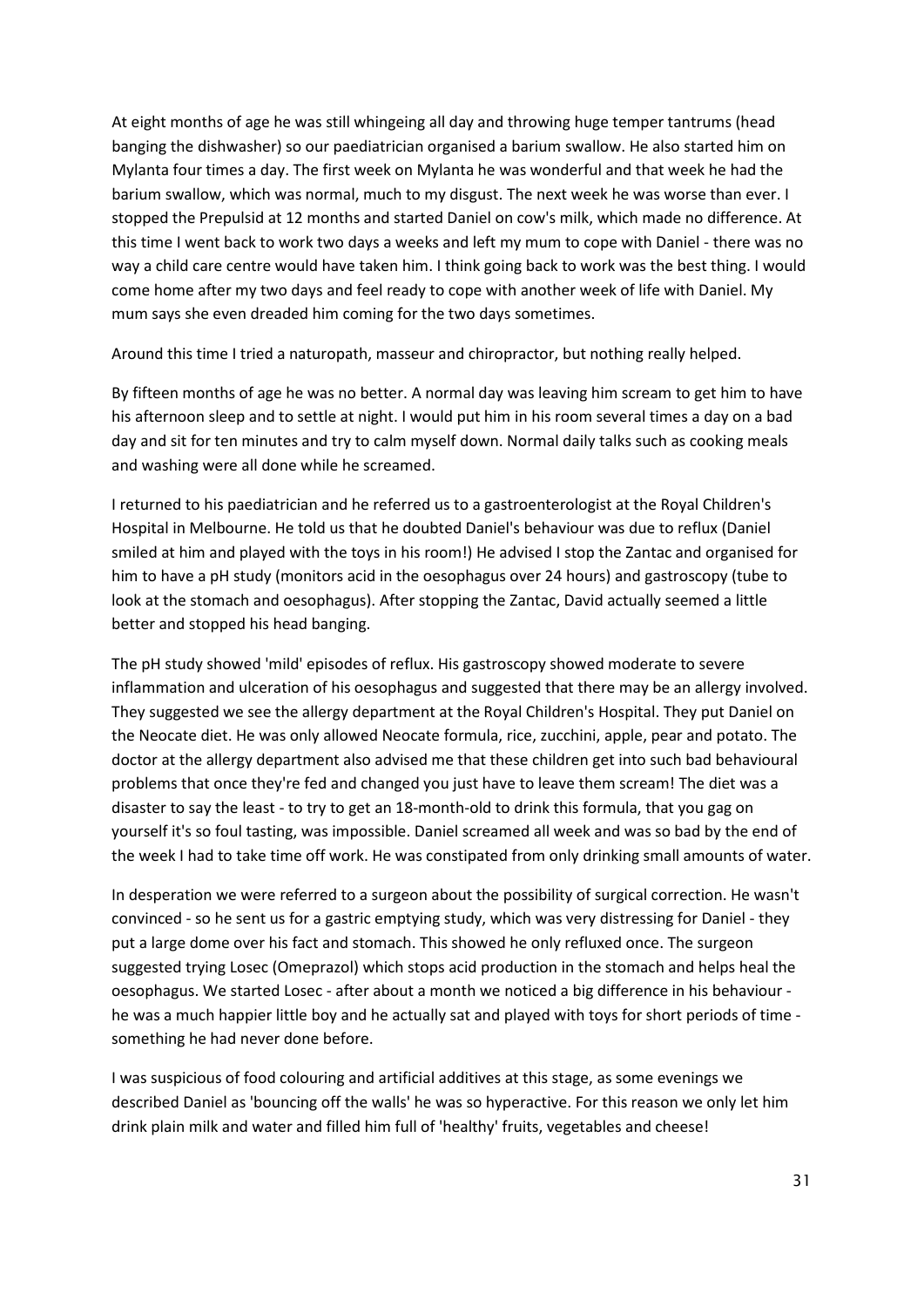Like everything else the effect of Losec was wearing off. Daniel was starting to complain of his 'tummy burning' and pointing to his oesophagus. He required constant amusement and was general a very unhappy little boy. I was finding him nearly impossible to live with and constantly comparing myself to the other mums in playgroup and wondering why they all got so much enjoyment out of their children.

When Daniel was around two and a half years old I happened to got to a seminar through work on food intolerance and allergy run the team at the Royal Prince Alfred Hospital in Sydney. I couldn't believe what I was hearing at the lecture - it was Daniel all over! I immediately sent away for the elimination diet books and got a copy of Friendly Food.

I started off by leaving him on dairy and wheat products. After 1-2 weeks we noticed a difference in his hyperactivity on the diet but he was still having many days of irritability and complaining of his tummy burning. His loose bowel actions were persisting. We stopped dairy products and put him on soy and we starting giving his Losec in pear jam instead of yoghurt. He had watery diarrhoea for two weeks after stopping dairy products as a withdrawal effect. Unfortunately what we didn't know was the Losec is not absorbed properly unless given in something acidic like yoghurt. After one month of giving the Losec in pear jam, Daniel's stomach pain was severe.

After being unwell for three days with a high temperature and complaining of shoulder tip pain, Daniel was finally diagnosed at the Royal Children's Hospital with pneumonia from aspirating on his vomit. (I had seen two other doctors who told me children don't know where their pain is and that he had a viral infection.) The pneumonia was in the back of his lung and was pressing on his diaphragm, which was giving him shoulder tip pain. I have never seen Daniel so sick - we thought he was going to die.

Again in desperation we returned to his gastroenterologist who advise another pH study and returning to the surgeon for fundoplication, which kinks the oesophagus to stop food refluxing back from the stomach. He felt he might have a physical problems as well as an intolerance, which caused hyperactivity. So when he was three, Daniel had fundoplication. We stopped the Losec the night before surgery. The surgery was major - four days in hospital and two days on a morphine infusion. As soon as the morphine stopped Danial started complaining of his stomach burning but now he pointed to his stomach rather than his oesophagus - the surgery had only moved the pain. We recommenced his Losec on leaving hospital. Daniel's weight had dropped from above to below average, as we struggled to maintain his nutrition on vitamised elimination diet. I hit rock bottom. I was waking at night in a sweat over what I had put him through. I rang the Royal Prince Alfred Hospital Allergy Clinic in Sydney, beside myself, and they suggested that we bring Daniel up to Sydney. I only wish we had done it prior to the surgery.

At the clinic, his behaviour chart revealed that Daniel was very high for hyperactivity and learning problems and we were told we were dealing with severe food intolerance and ADD. We were advised to try Daniel off pears as he is very salicylate sensitive.

Daniel is now nearly four and in the last month he has been consistently much better. He only tolerates rice, potato, cabbage, beans, chicken, lamb, Nuttelex and restricted amounts of sugar. He is still on Losec which we have increased in the last month to combat his stomach pain. We have